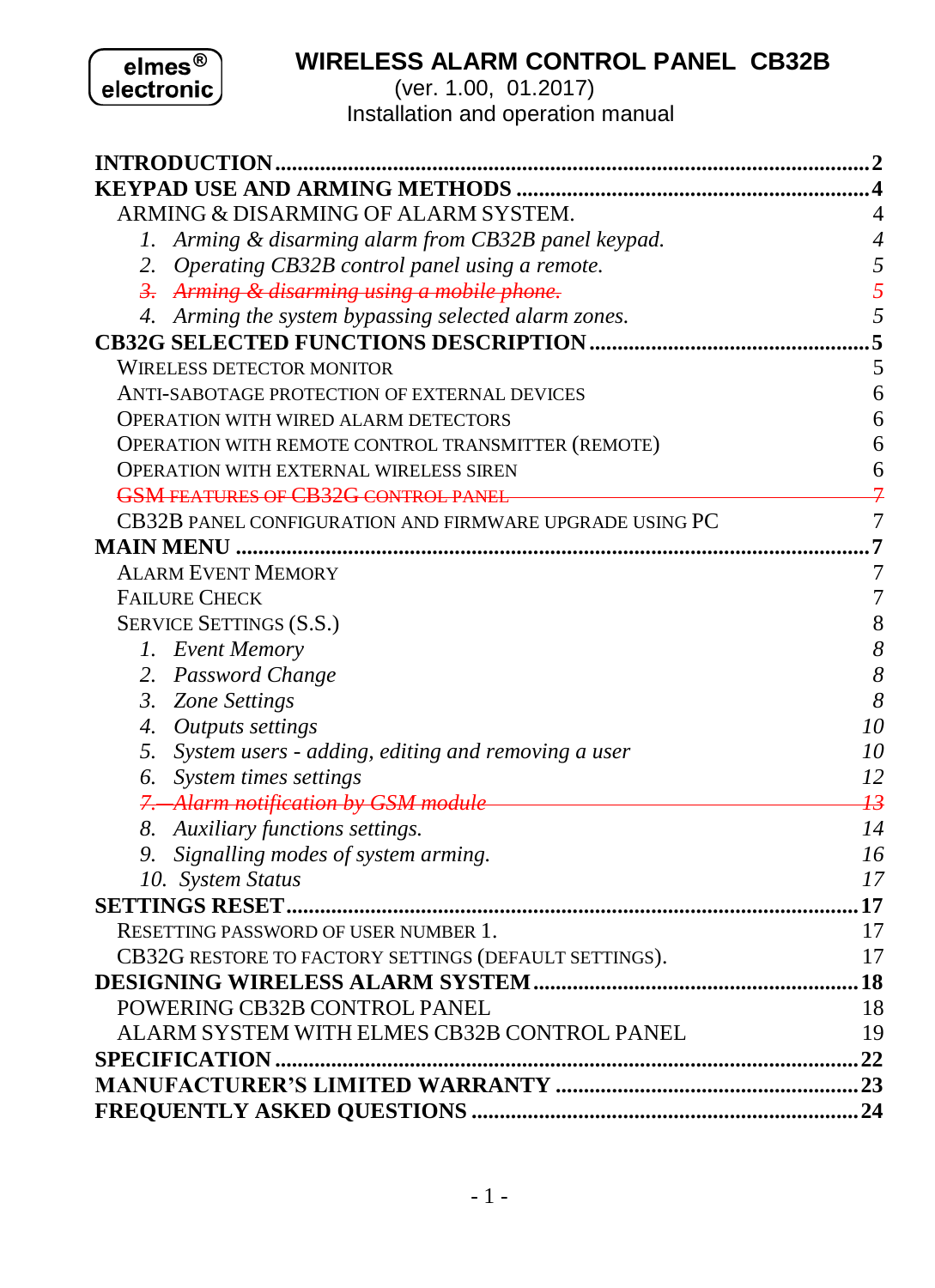# <span id="page-1-0"></span>**INTRODUCTION**

Elmes Electronic CB32B is a programmable, wireless alarm control panel with integrated mobile phone module, designed for use in anti-robbery, intrusion detection and access control installations. It operates with any Elmes Electronic made wireless detectors, RP501 transmitterreceiver set, remote control transmitters and two wired detectors. Its three 1A current rated fused alarm signalling outputs are designed for connecting external signalling devices such as sirens, bells strobes and automatic alarm notification devices. The panel features a real-time clock, non-editable memory log of last 256 events and may be programmed to be remotely armed and disarmed by SMS and CLIP as well as send SMS alarm, status, failure and event notifications. Backlit LCD panel displays appropriate status information while numeric keypad allows convenient programming of the control panel. In the event of AC power failure, dedicated software procedures initiate low energy consumption mode allowing over 24-hour panel autonomy operation with two internal 600-850mAh Li-ION rechargeable batteries (type 14500 – AA size). The panel supports up to 16 system users and enables monitoring of up to 32 wireless and two parametric wired detectors identified as alarm zones. Each user and alarm zone can have any user defined 16 characters name.

The CB32B control panel may be connected to any wired alarm system to support wireless detectors operation. It may be powered from the power supply line of the wired system, and its three signalling outputs can be connected to alarm detection terminals of wired control panel.

*WARNING! This wireless control panel has been designed to be as effective as possible. However, there are circumstances that alarm system may fail to operate as expected for variety of reasons. Users and installers are warned that radio signals from wireless detectors and sensors may not reach the CB32B panel under all circumstances. Metal objects placed on radio transmission paths, deliberate jamming or other radio signal interference can seriously reduce operating range.* 

#### **General features of CB32G control panel:**

- microprocessor architecture, alphanumeric backlit LCD display and real-time clock,
- integrated mobile phone GSM module for arming, disarming and event notification,
- 32 wireless and two wired parametric alarm zones with user defined names,
- identification of 16 users including 4 administrators with defining their names,
- arming and disarming of the panel by keypad password (3 to 6 digits), by the use of remote control transmitter, or by SMS and CLIP(\*).
- range of alarm zone types for specialized operating purposes,
- functional modes of partial arming of the control panel (day, night modes),
- panic and robbery alarm function (or call for help) activated by remote control,
- memory of the last 256 events, such as arming, disarming, alarms and power failures,
- acoustic signalling (beeps) of entry in a "chime type" zone,
- entry delay activated either by remote control, entering delayed zone or mobile phone,
- programmable "entry" and "exit" delay times in the range from 0 to 99 seconds,
- operation with Elmes Electronic WSS wireless external siren & strobe,
- wireless detector and external wireless siren presence monitoring,
- three wired alarm outputs rated max. 1A with fused overload protection, programmable timing (0-999s), and user defined signalling mode (e.g. alarm, power failure, sys. arming),
- tamper sabotage protection for external signalling device wired to OUT1,
- radio jamming sabotage protection notification in zone 30,
- parametric (1 kOhm) input for TAMPER sabotage protection of external devices,
- RF signal and interference level monitor in operated radio band,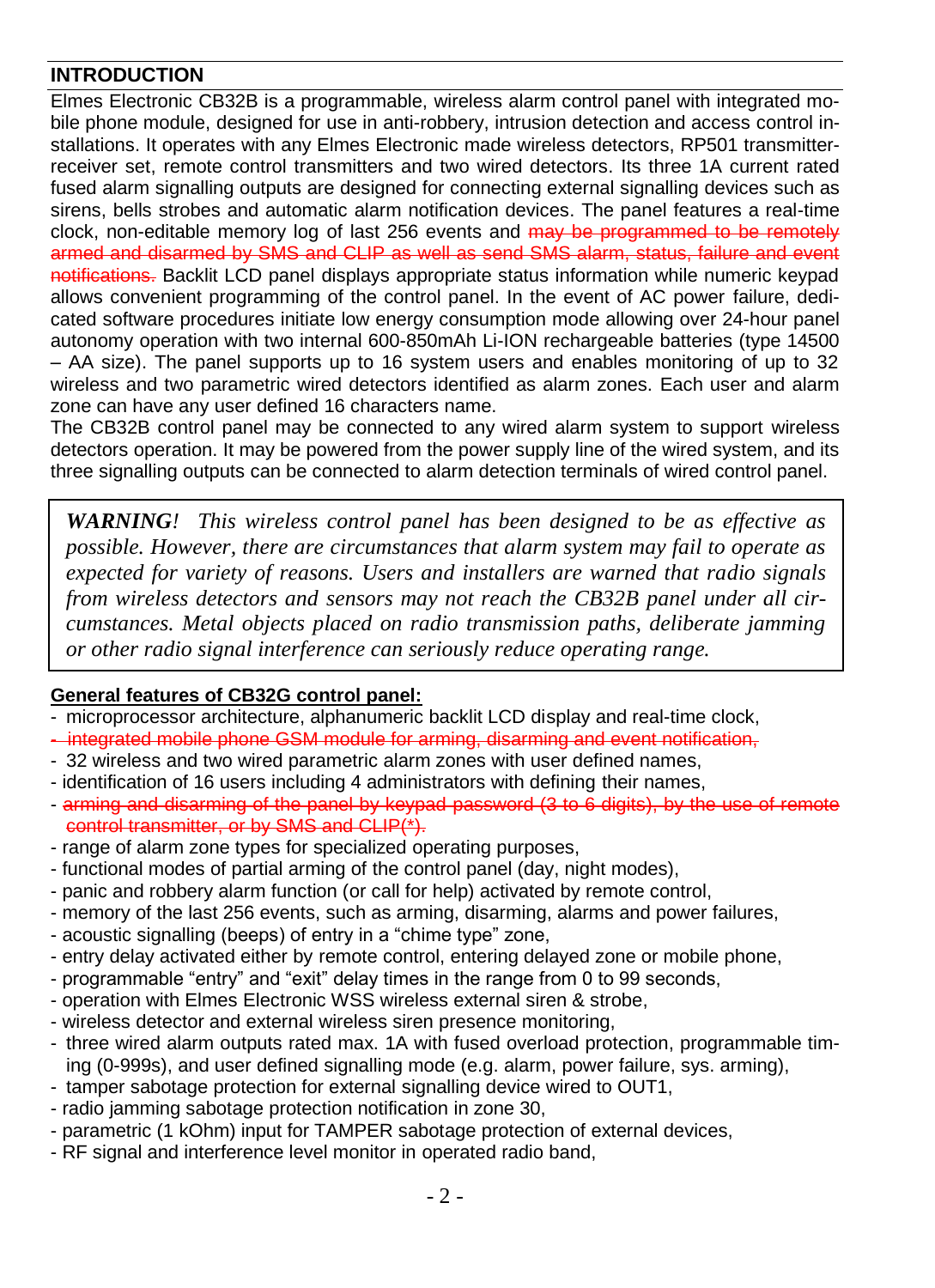- 92dB internal acoustic siren built-in under the keypad,
- AC powering by external AC/DC unregulated power pack with 10-15VDC/1200mA output,
- over 24 hours autonomy operation with two 3,7V Li-ION rechargeable batteries 600-850mAh each on AC power supply failure,
- three front panel LED diodes for alarms, arming and GSM operation indication,
- easy panel configuration programming and firmware upgrade with the use of PC.

(\*) CLIP - *Calling Line Identification Presentation.*

# **FIRST USE OF CB32B CONTROL PANEL**

If internal GSM module in the control panel will be used, then an active SIM card will be needed. The card should have SMS memory and address book cleared with voice mail box set off. Used SIM card may have PIN code protection set on or off. If the PIN code is on then it should have the PIN set to **1234**. This can be done using any other mobile phone operating in the same GSM network as the SIM card. **The use of SIM card with other than 1234 PIN code in the CB32G control panel may cause the card to be blocked!**

In addition, two 3,7V Li-ION rechargeable batteries (type 14500, AA size) with minimal capacity of 600 mAh and AC/DC power supply pack with 10...20VDC - 1200mA (1.2A) output should be prepared. The control panel may also be powered using external buffered power supply (ups) which will provide longer autonomy operation of the panel on AC power failure. In that case, the use of internal Li-ION batteries is not required.

The following steps should be followed at first setting on the control panel:

- Remove back side part of cabinet.
- If GSM module is to be used, insert prepared SIM card to card socket, observing that the cut corner of the card is in the left upper corner of the socket. The SIM card may also be inserted anytime providing control panel power supply is set off.
- Connect power pack wires (plain without plug) to the control panel power supply connectors observing marked polarity.
- If needed. insert the Li-ION batteries to the CB32B battery compartments carefully observing polarity marked inside.

**WARNING!** Correct battery polarity must be absolutely observed when inserting Li-ION batteries. Incorrect battery placement will cause panel damage and repair service will be required.

- Plug in AC/DC power pack to mains outlet socket. The control panel will initialize readiness to operate displaying software version and initial time and date.
- Go to menu "Service Settings" (factory password: 0000) of the Main Menu and set up required options to configure designed alarm system.

**NOTE!** The GSM module operation is factory set OFF. To set its operation ON go to option 7.8 of the Service Settings and change the option.

Connecting to GSM network will be indicated by fast flashing blue LED. Slow flashing with 2-3 seconds intervals indicates that the module is logged to the network. In menu "System Users" of "Service Settings" user/s phone number/s can be input and operating mode with control panel defined. Remaining module settings can be made in option 7 and 9 of Service Settings.

**ADVICE!** First operation and initial settings of CB32B control panel should be made on any workshop place prior to its firm installation. Final place of the panel installation should be carefully selected to allow its central positioning with regard to installed wireless detectors and to allow optimal GSM network reception. Wireless detector's operating range can be checked in section 3.5 while GSM network reception in section 10.1 of Service Settings menu.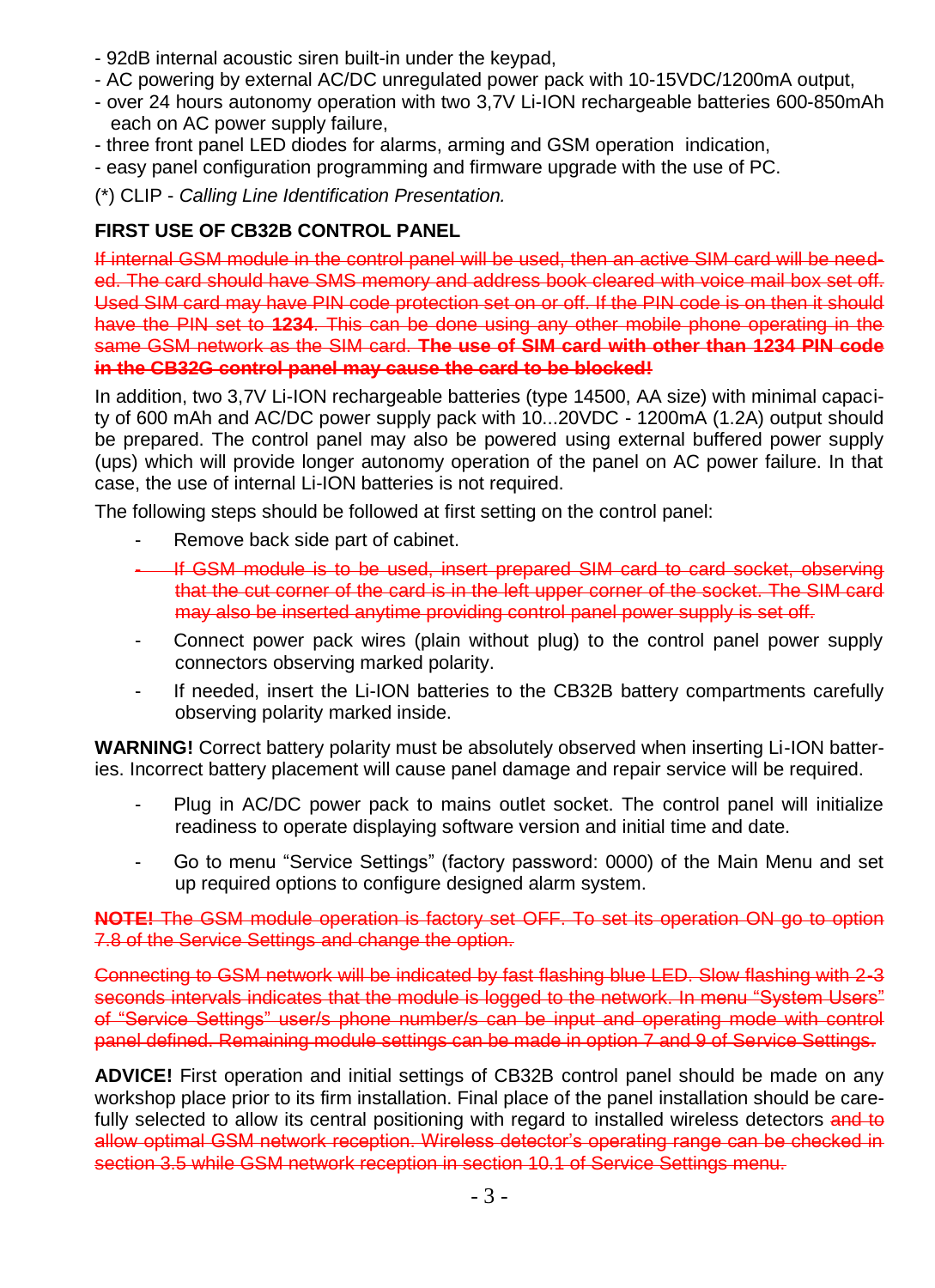# <span id="page-3-0"></span>**KEYPAD USE AND ARMING METHODS**

Daily handling of the alarm system with the CB32B control panel involves arming and disarming of the system and checking possibly indicated alarm states. The control panel is operated with the use of keypad buttons described below:

| 1,3,5,7,8,9,0                                                | - - numeric only buttons.                       |
|--------------------------------------------------------------|-------------------------------------------------|
| $2\blacktriangle$ , 44, 6 $\blacktriangleright$ , 8 $\nabla$ | - - numeric and menu selection cursor buttons,  |
| C                                                            | - - cancel and menu exit button.                |
| OK                                                           | - - selection acceptance & confirmation button. |

Current status of the system – date/time, arming mode of the control panel are displayed on the LCD while failure, alarm and arming information are indicated by two LEDs:

- "**ALARM"** lights on (red) at alarm detection and flashes indicating system failure. Alarm signalling is cancelled after entering the main menu or re-arming the system. Failure signalling is cancelled after eliminating its cause.
- **"ARMED"**  lights on (green) when the system is armed, flashes when exit delay time is counted down.

The causes of alarms or system failures can be viewed upon entering main menu by holding down OK button and next selecting Alarm Memory or Failure Check submenu.

# <span id="page-3-1"></span>**ARMING & DISARMING OF ALARM SYSTEM.**

Arming and disarming of alarm system with CB32B panel may be done from the control panel keypad, by remote control transmitter (later referred to as a "remote"), by mobile phone SMS or CLIP. Disarming alarm stops alarming and silences alarm sirens.

#### <span id="page-3-2"></span>**1. Arming & disarming alarm from CB32B panel keypad.**

There are two possible methods of arming and disarming using the keypad depending on the system "day/night" operation mode selection, see Service Settings (S.S. for short) 8.7:

1. By entering user's password followed by OK the system will arm if in disarmed state or disarm if in armed state (day/night mode is not selected "N" - see 8.7).

2. By entering user's password followed by OK the system allows a choice of one of four supervision modes selected with "1","2","3","4" keypad buttons (day/night mode is selected "Y" – see 8.7.), as described further:

| "1 - disarm" - disarming the alarm – "disarmed" status appears on display. "active 24h" an- |  |
|---------------------------------------------------------------------------------------------|--|
| ti-tamper zones remain armed.                                                               |  |

- **"2 - arm"** arming the alarm. On end of the exit delay (signalled acoustically and optically with displayed time countdown on the LCD panel), all alarm zones are armed (\*). "Armed" status appears on display.
- **"3 - day"** partial arming of the alarm in day supervision mode. The zones earlier defined as "day armed" and the "active 24h" zones are armed (as in 3.1). The "day mode" message appears on display.
- **"4 - night"** partial arming the alarm in the night supervision mode. At the end of exit delay (signalled acoustically and optically) all alarm zones are armed (\*), except for earlier defined as "night disabled" (as in 3.1.). The "night armed" message appears on display.
- (\*) Permanently disabled zones are not armed in any of the above modes!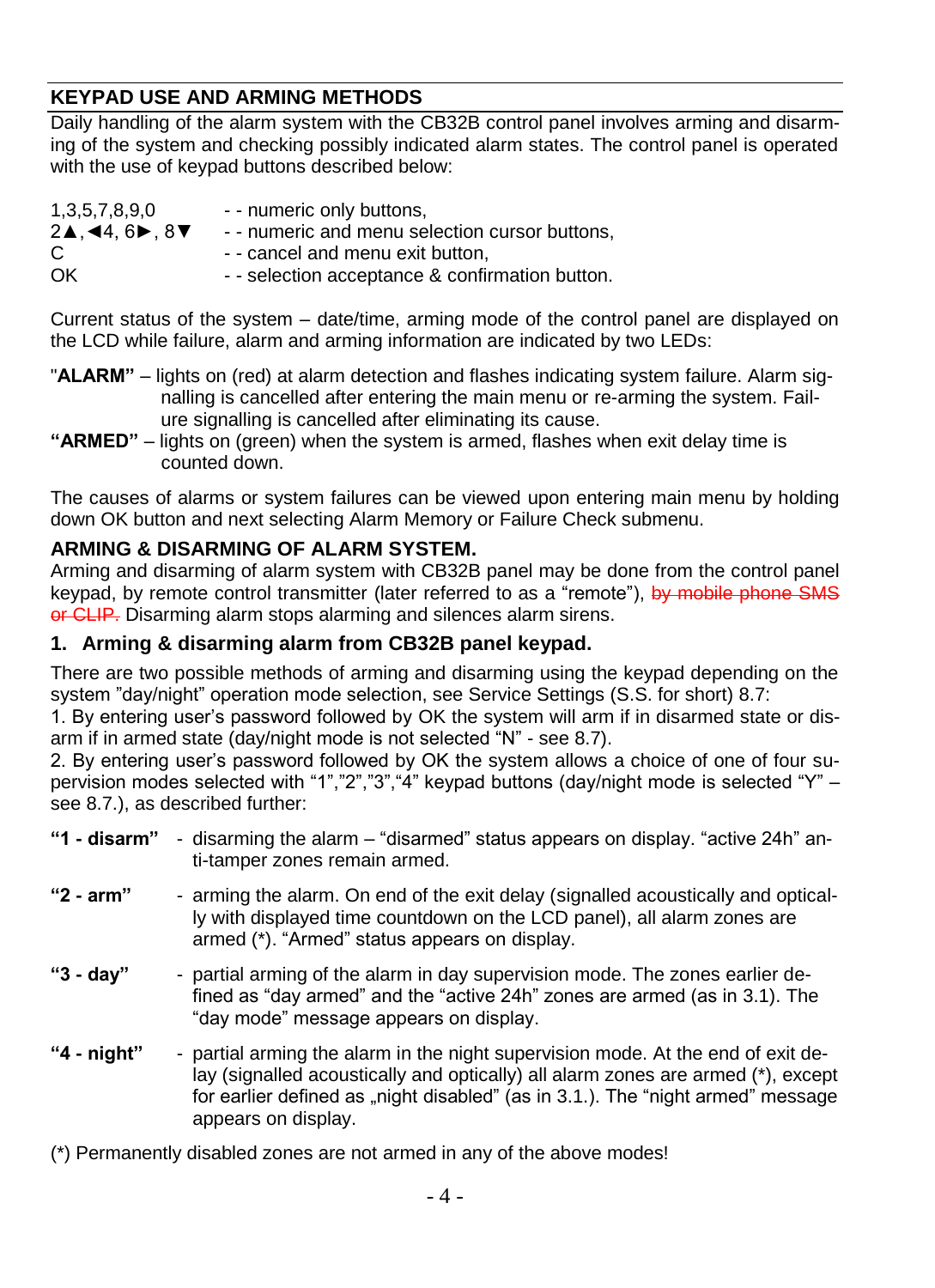# <span id="page-4-0"></span>**2. Operating CB32B control panel using a remote.**

The CB32G control panel can be remotely operated by the use of Elmes Electronic made remote control transmitters (e.g. one channel UMB100HT, two channels DWB100HT or four channels CH4HT) in two ways, as described below:

### **2.1 Arming and disarming the system**.

**One** channel remote, e.g. UMB100HT. By pressing control button of single channel transmitter learned to CB32B panel would produce a single loud beep (\*) and starts exit delay time. On end of the exit delay the alarm system is armed. Next pressing of the same control button would produce two loud beeps (\*) and the system will disarm. If alarm occurred while in the system armed state, five loud beeps (\*) would be produced on system disarming.

**Two** channels remote, e.g. DW100HT. Operation mode of the remote depends on settings made at S.S. 5.7.

**Four** channels remote, e.g. CH4HT. Button 1 (green) disarms alarm system, button 2  $(\text{red})$  arms, button  $3$  (blue) arms in night mode, button 4 (grey) arms in day mode.

#### **2.2 Remote activates entry delay only**.

This mode is possible if "Remote sets on delay" function is selected in S.S. 8.1. Pressing remote button activates entry delay signalled by two loud beeps (\*) and "remote delayed" zone type is disabled for as long as the entry delay time is set. While in entry delay, disarming of the system should be done by entering valid password from the keypad. Failure to disarm control panel and violation of "remote delayed" zone during entry delay will set up intruder alarm at the end of delay.

**(\*)** Loud signal beeps can also be produced by an external siren wired to OUT1 (see 9.4), then beeps from internal siren are at lower volume, or by wireless Elmes Electronic WSS siren ( see S.S. 9.5).

### <span id="page-4-1"></span>**3. Arming & disarming using a mobile phone.**

The GSM32B control panel may be remotely armed and disarmed by SMS command or CLIP call from any entitled mobile phone number listed in the panel memory.

#### <span id="page-4-2"></span>**4. Arming the system bypassing selected alarm zones.**

If, in the course of arming the system from control panel keypad, remote or mobile phone SMS or CLIP, one of the zones detects intrusion, the response of the system depends on whether the zone was earlier defined as "bypass" type (see item 3.1.g) and will be as follows:

- if the zone is defined as "bypass" type  $(Y)$  the system generates 3 beeps and, if arming using keypad or remote transmitter only, prompts whether to arm the system without arming the intruded zone. Acceptance with the use panel OK button or remote button arms the system bypassing that zone. The use of any other button or no response (>8s) cancels arming procedure. Arming using mobile phone will arm the system and in return SMS will be received informing of the bypassed zone.
- if the zone is not defined as "bypass" type  $(N)$  the control panel produces 3 beeps and displays message "Violated zones" with zone name and system will not arm. In that case, the cause of the zone violation should be cleared off and a new arming should be made. While arming by mobile phone, the system will respond by sending SMS with information on violated zones.

See also S.S. 9 – "System arming signalling modes"

# <span id="page-4-3"></span>**CB32B SELECTED FUNCTIONS DESCRIPTION**

#### <span id="page-4-4"></span>**Wireless detector monitor**

Elmes Electronic CB32B control panel allows testing the operation of all wireless detectors installed in alarm zones by simultaneous display of their on/off status. To activate/deactivate this function button "1" on the keypad must be pressed and hold down until two 16 points lines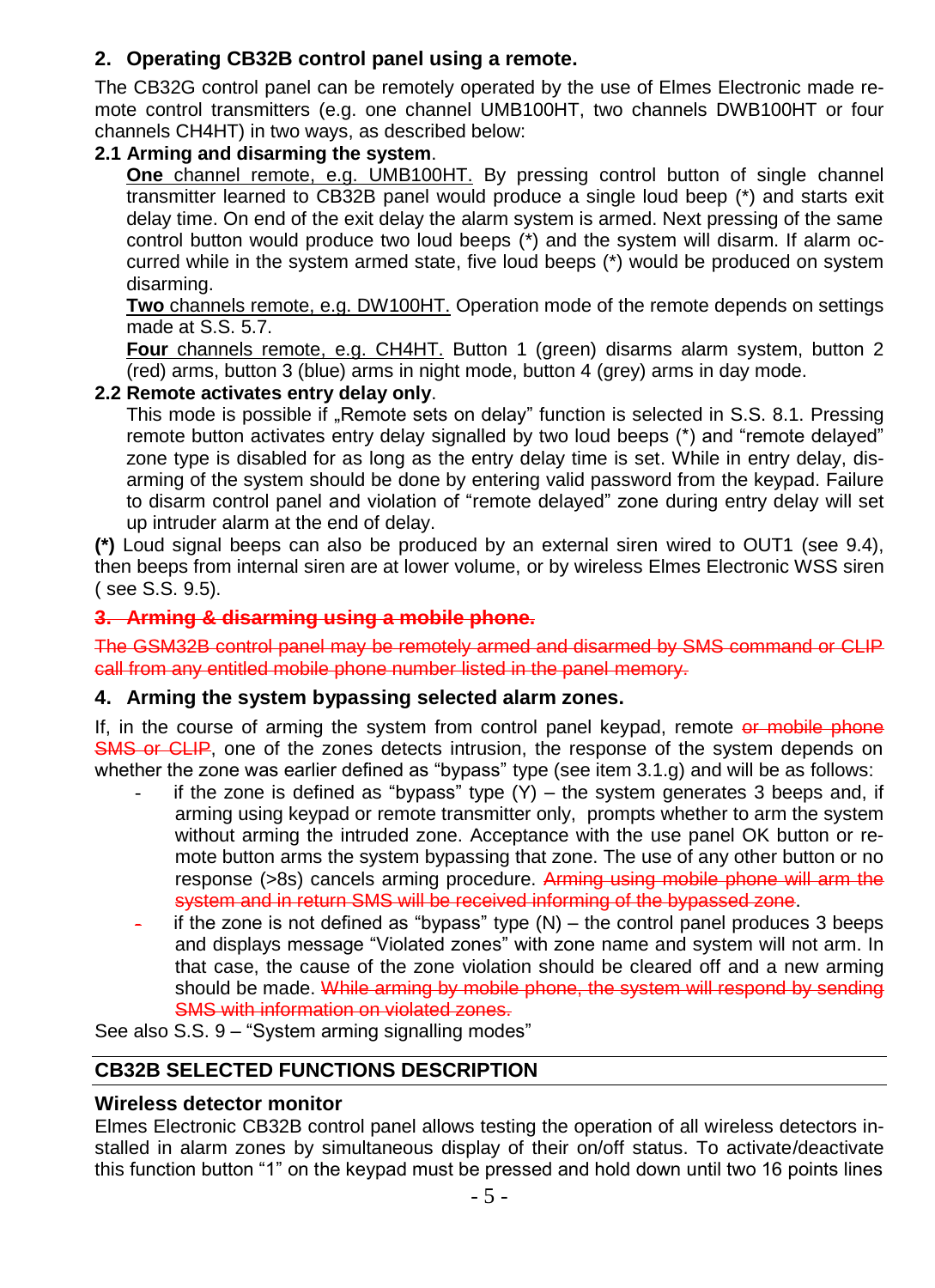scale appear/disappear on the LCD panel. The displayed points represent all 32 wireless detectors that can operate with the CB32B control panel. Any detector activated in the system produces "\*" mark to be momentarily displayed on the LCD at point position corresponding to alarm zone number to which the detector was learned. Tamper switch activation in the detector produces mark "S" to be displayed in the corresponding zone point on the scale.

# <span id="page-5-0"></span>**Anti-sabotage protection of external devices**

Connecting TAMPER switches of external devices (e.g. outdoor siren) as shown on the diagram of Fig.2 enables anti-sabotage protection of these devices. Cutting off or shorting of the tamper wire generates sabotage alarm in zone 32 of the control panel. If the TAMP terminal is not used, it must be shorted to the GND terminal with 1kOhm resistor (supplied). The TAMP input terminal may be used to connect any parametric wired alarm detector to the CB32G control panel.

# <span id="page-5-1"></span>**Operation with wired alarm detectors**

Two parametric zones of the CB32B control panel allow connection of any wired alarm detectors with NC (normally closed) output terminals. Input EXT of the panel connects wired detector to alarm zone 31 while input TAMP may be used to connect wired detector to alarm zone 32. Detectors' outputs wiring should be parametric configured using resistors (supplied) with one end wired to the GND terminal, as shown on fig. 1 of the manual. Wired detectors are recognized by the panel the same way as wireless detectors. Alarms are detected in the zone type selected by installer while sabotage protection is supervised as 24h type zone, permanently armed. Parametric resistors should be terminal connected inside wired detector's housing. Wired detectors must be powered by external AC/DC power pack. To ensure detector's proper operation at AC power failure, power pack with integral battery backup should used (buffered power pack).

**IMPORTANT**: Zones 31 and 32 of CB32B panel are factory set "disabled". When wired detectors are installed, the zones should be enabled – see S.S. 3.4.

# <span id="page-5-2"></span>**Operation with remote control transmitter (remote)**

The use of Elmes made remote to operate with Elmes CB32B control panel allows remote arming/disarming of alarm system as well as enables entry delay time for disarming from panel's keypad. Also, panic alarm may be triggered using a remote. Detailed description of remote functions can be found in pt. 2 of Arming & Disarming of Alarm System section. Learning a remote to CB32B panel is made according to S.S. 5.3. In addition, in "Auxiliary functions settings" menu pt. 8.1, a selection must be made as to whether the remote arms/disarms the system or sets on entry delay only. Also, in 8.8 – a selection whether panic alarm is required or not and in 9.4 and 9.5 whether the use of a remote should be signalled on external siren.

# <span id="page-5-3"></span>**Operation with external wireless siren**

The Elmes CB32B wireless panel can operate with dedicated external wireless sound and strobe siren Elmes WSS that features integral transceiver module allowing periodical siren presence test. The siren is powered by external mains power pack (delivered with the siren) that recharges internal, not serviceable, sealed battery being siren's main source of power supply. The following steps are required to set Elmes WSS wireless siren operates with the CB32B control panel:

- 1. Learn the siren to alarm zone line 29 of the CB32B panel by selecting detector learning mode (see 3.3) and activating the siren to transmit alarm signals in one of the three ways, as below:
	- a. Connecting siren's battery while mains power supply is off.
	- b. Connecting or disconnecting mains power while battery is connected.
	- c. Activating siren's housing top cover sabotage switch.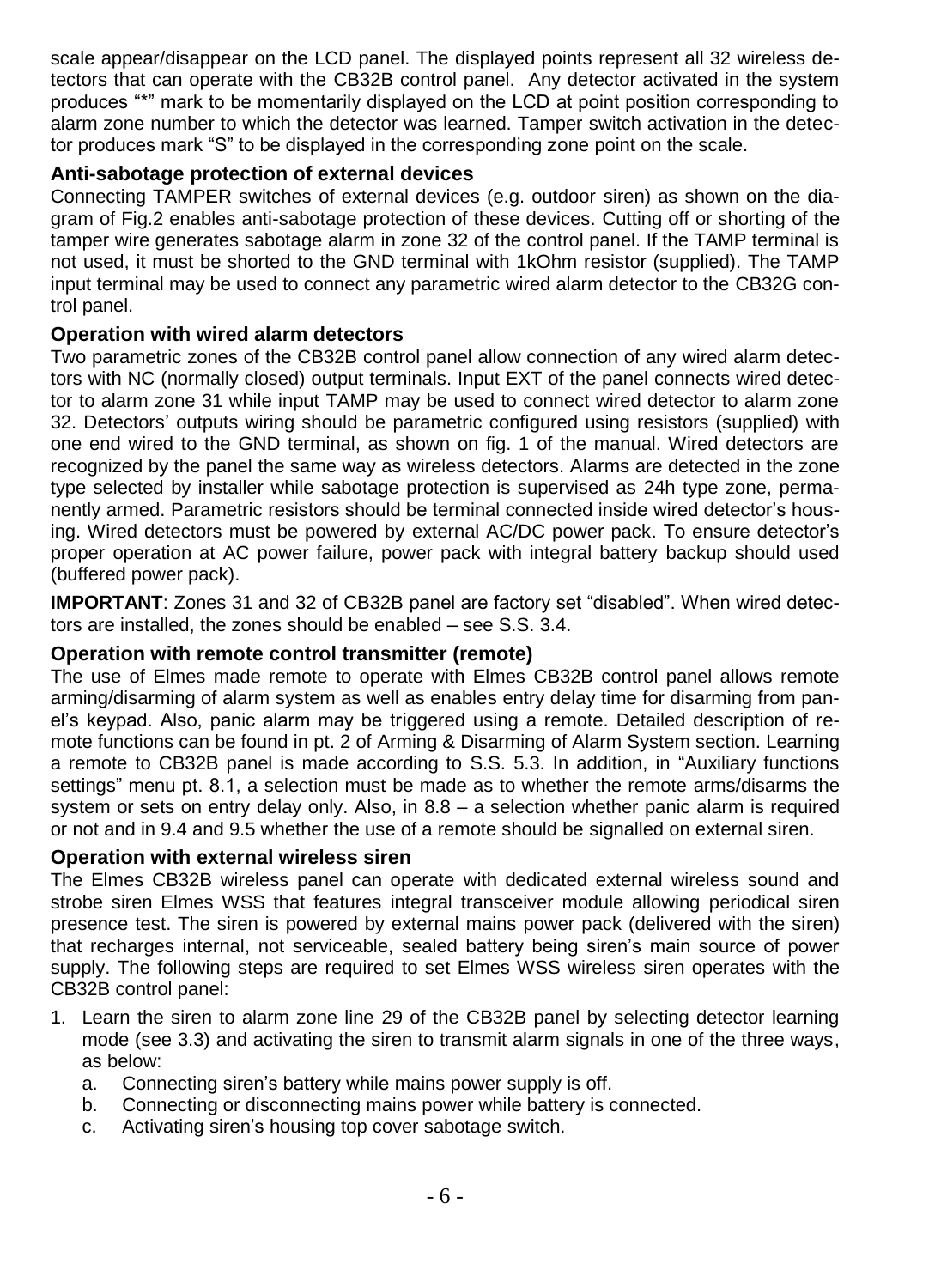- 2. Set required alarming time at OUT1 of the panel that equals to alarming time of the wireless siren (6.4).
- 3. Set required time interval (1 to 99 minutes 20 minutes as standard) between which wireless siren presence is tested (as described in S.S. 6.5) and enable radio link testing (8.3).
- 4. Choose the way alarm system signals that radio link between wireless siren and the control panel is in fault. If the system is expected to set on loud alarm along with failure indication by LED, the function in pt. 8.11 should be set to ON. If only failure indication by LED is required then the function should be OFF.
- 5. If control panel is armed/disarmed from a remote (8.1), its use signalled by external siren can be set off (see 9.4 and 9.5).

**NOTICE!** To avoid loud TAMPER alarm during maintenance service or installation when siren's housing is to be opened, temporarily disable alarm zone line 29.

#### <span id="page-6-0"></span>**GSM features of CB32G control panel**

The following features are available when using CB32B panel : remote arming and disarming of alarm system by SMS or CLIP call, alarm system status notification, remote disabling of alarm zones, SMS notifications to up to 8 mobile phones on alarms, arming/disarming, AC supply failure and return as well as system failures. Notifications include information of the source of the event. In case of intruder alarm and sabotage alarm, control panel makes also a CLIP call to registered phone numbers. It may also operate with any GSM mobile monitoring system by responding to its test signals and sending cyclic SMS notes or making CLIP calls.

#### <span id="page-6-1"></span>**CB32B panel configuration and firmware upgrade using PC**

The CB32B control panel can be easily configured and firmware upgraded with the use of Windows® based PC (Personal Computer). To connect the panel to PC a dedicated USB-RS interface cable is needed (ordered separately). Also, installation of virtual COM port drivers at the PC are necessary. The drivers as well as dedicated "CB32B Configurator" configuration software are free for download from the panel manufacturer web site: [www.elmes.pl](http://www.elmes.pl/) .

Before any data is send to or received from the CB32B panel, the following installation steps should be followed:

1. Select serial COM port that appears new in "CB32B Configurator" options after connecting the USB-RS interface cable to PC.

2. By holding down button "2" of the panel's keypad at power on, force the panel to set up communication mode with PC. Displayed flashing "?" sign on panel's LCD confirms the mode has been entered.

#### <span id="page-6-2"></span>**MAIN MENU**

To access the main menu of the CB32B panel press and hold down OK button for more than two seconds. Navigate the menu using vertical and horizontal cursor keys. If the keypad is not used for more than two minutes the menu exits and display of the current status of the control panel on the LCD panel returns.

#### <span id="page-6-3"></span>**Alarm Event Memory**

In this menu details of the latest alarm events are displayed: date, time and zone of the alarm(s) source. The use of ▲▼ keys selects earlier or later events respectively, while the use of <► buttons selects between alarm type and alarm source, e.g. "Intruder alarm" ↔ "kitchen".

#### <span id="page-6-4"></span>**Failure Check**

This menu is designed to view the causes of the failures signalled on the control panel by flashing "ALARM" LED. Failures signalled on the control panel include: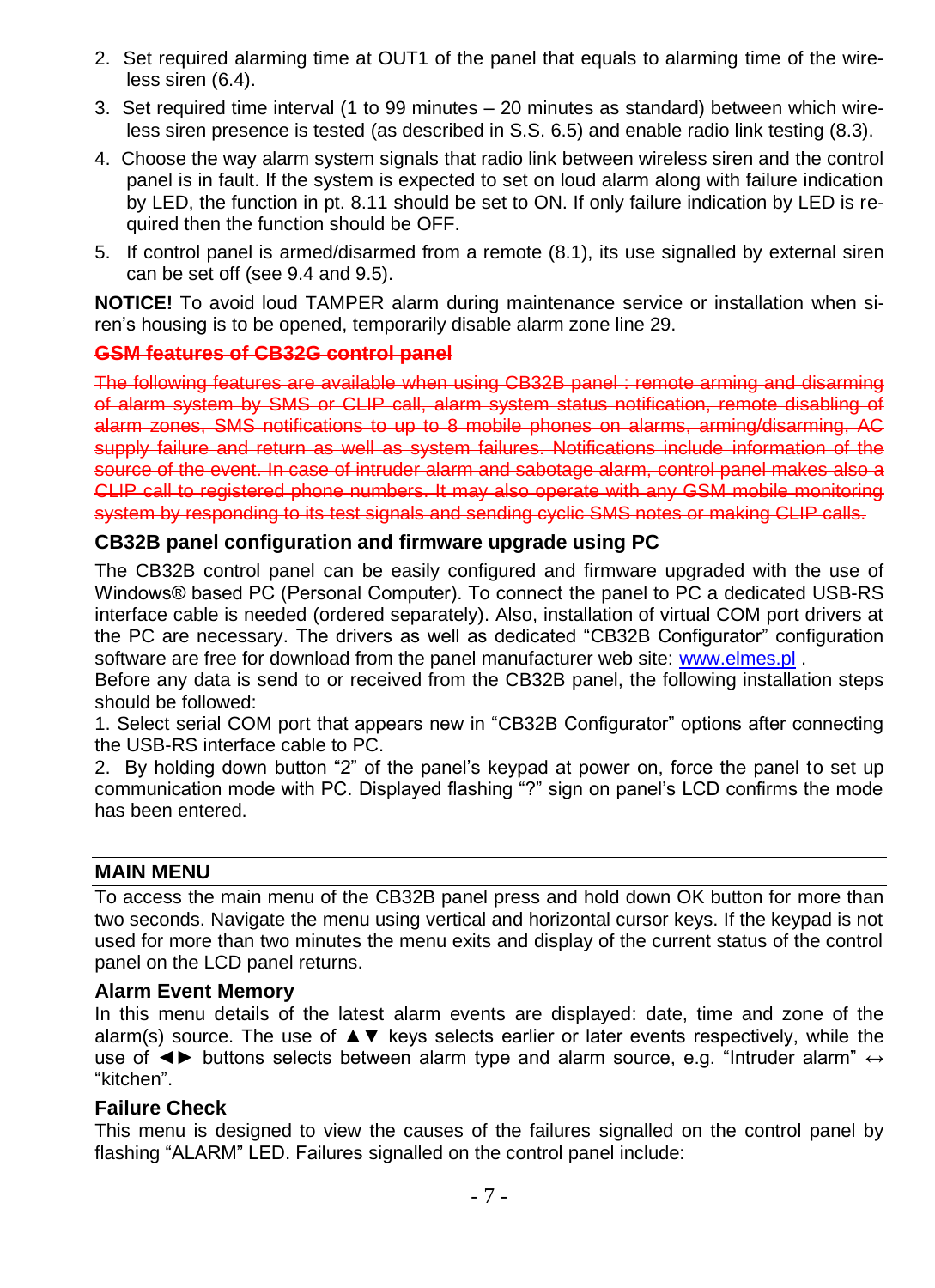- Mains power supply failure.
- **Rechargeable battery absence or failure.**
- **Communication errors with wireless detectors or siren.**
- Detector's low battery.

#### **Example Communication error with GSM module.**

▲▼keys are used to scroll through failures.

The "ALARM" LED stops flashing when the cause of failure is cleared.

# <span id="page-7-0"></span>**Service Settings (S.S.)**

Access to Service Settings menu is enabled only if the control panel is disarmed and upon entering a valid password code confirmed by OK button. Factory setting of the password for the user No.1 is "0000". Exit from the menu and cancelling entries are made by the C button. Users Nos. 1-4 (administrators) have access to all functions whereas other users may access functions 1-2 only. All editable service settings available in this menu are described further.

### <span id="page-7-1"></span>**1. Event Memory**

### Service settings → Event memory

This menu allows viewing detailed information on last 256 events that occurred in the system (alarms, failures, arming, disarming, errors, etc.). Event memory cannot be edited, and allows only viewing the event details in the sequence of their occurring date and time. Buttons ▲▼ select an earlier or later event while ◄► buttons select between type of event and its source, e.g. "Arming"  $\leftrightarrow$  "John".

### <span id="page-7-2"></span>**2. Password Change**

#### Service settings → Password change

This menu allows changing user's own password. Password of other users can be changed in the "Users" menu (see pt. 5). After accessing this menu "Enter password" prompt appears. Enter new password containing 3 to 6 digits, and then press OK. When the "Repeat password" prompt appears, enter the new password again and press OK. The new password replaces old one. In case of entering an existing or incorrect password "Wrong password" message appears.

#### <span id="page-7-3"></span>**3. Zone Settings**

This menu contains several submenus. Entering any submenu with ▲▼ buttons selects zones while <► buttons select between zone number or zone name, e.g. "Zone no 1" ↔ "Kitchen".

3.1. Assigning functions to alarm zones.

|  | Service Settings $\rightarrow$ Zone settings $\rightarrow$ Zone function |  |  |  |  |  |  |
|--|--------------------------------------------------------------------------|--|--|--|--|--|--|
|--|--------------------------------------------------------------------------|--|--|--|--|--|--|

In this menu Elmes CB32B control panel allows assigning functions to alarm zones. Buttons ▲▼ select one of the functions described below while ◄► buttons allow setting the function ON (Y) or OFF (N). The use of OK button accepts the selection while the use of C button cancels changes and exits the menu without saving changes.

| a) "24h"            | - 24 hour zone, e.g. anti-sabotage zone (permanently armed),   |
|---------------------|----------------------------------------------------------------|
| b) "day armed"      | - zone armed in day supervision mode selection,                |
| c) "night disabled" | - zone disabled in night supervision mode,                     |
| d) "remote delayed" | - zone with entry delay set on by remote control transmitter,  |
| e) "delayed"        | - standard entry zone with delayed alarming.                   |
| f) "chime"          | - zone with door chime beep feature on zone violation,         |
| g) "bypass"         | - zone that can be left disarmed if violated on system arming. |

A standard zone has functions a)..c) set off in armed state mode, when the system is "armed" or in "night armed" mode and disarmed when the system is "disarmed" or in "day armed"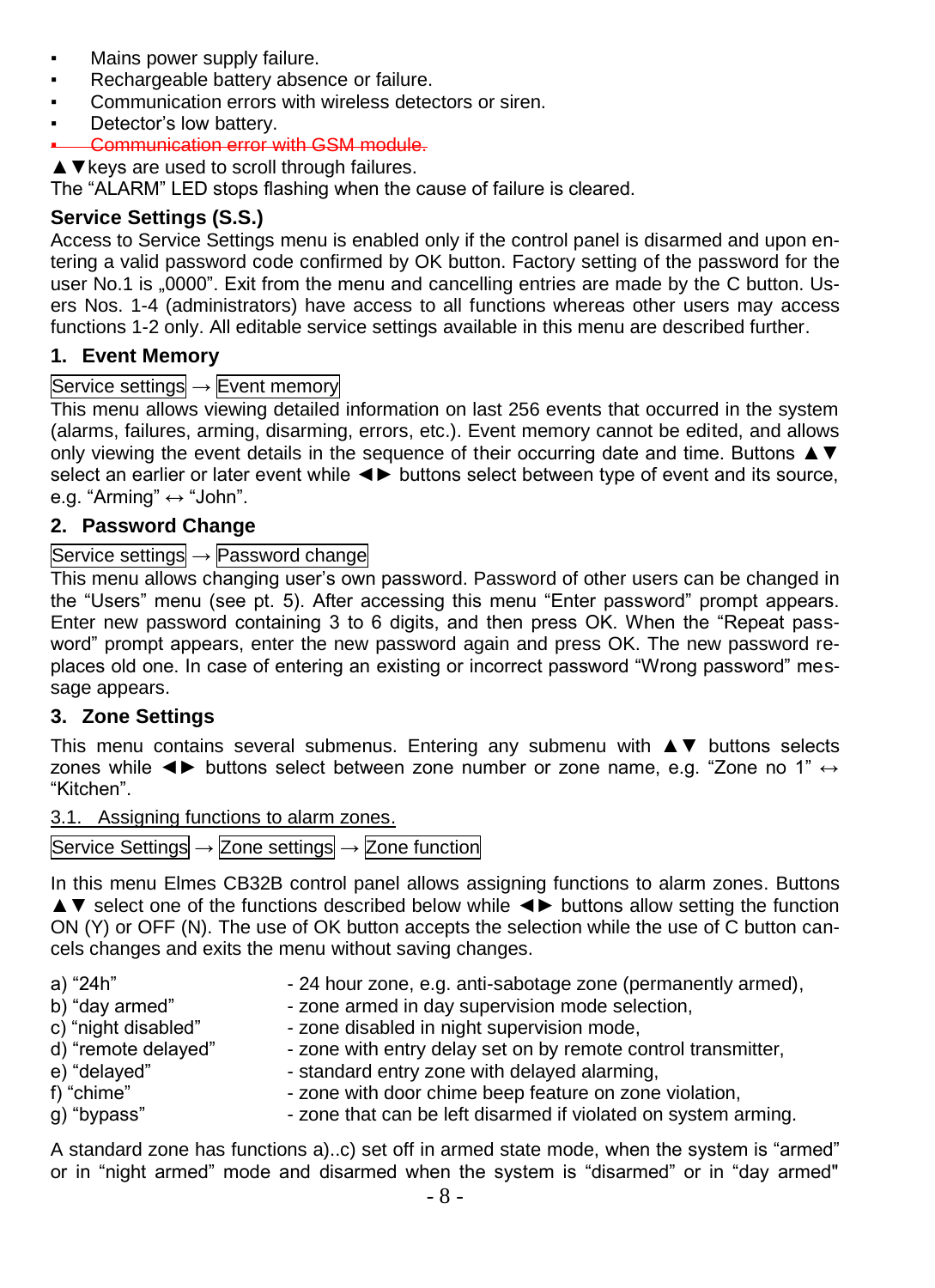mode. **IMPORTANT:** Zones can have assigned more than one function, but some functions exclude others. In that case, only one selection is valid, e.g.:

- if a zone is "active 24h" then functions such as "day armed", "night delayed", "delayed", and "bypass" have no meaning;
- if a zone is delayed, it should not be disabled by remote.

Examples of assigning functions to alarm zones:

- Entry zone can be "remote delayed", i.e. after using remote button entry delay countdown is started. Security violation in the zone during the countdown will not generate the alarm immediately, but after the countdown is finished. That allows user sufficient time for safe disarming the system.
- Entry zone can also be a delayed zone, i.e. when the zone is violated, the entry delay countdown starts and the system must be disarmed before the countdown is finished. If system is not disarmed an audible alarming sets on.
- The "chime type" zone which often is also a "delayed" or "remote delayed" zone, generates two beeps sound signal on every violation of the zone (e.g. notifying customer entrance to a store).
- A basement zone can be "day armed" but it cannot be "active 24h" simultaneously.
- A "bypass" zone type allows arming the alarm while intentionally leaving a window opened protected by CTX3H or CTX4H detector (see "System Arming").

### 3.2. Zone name.

### Service settings  $\rightarrow$  Zone settings  $\rightarrow$  Zone name

This menu allows alarm zones used in the system to have user defined up to 16-character name, e.g.: kitchen, living room, office, Mark's Room, etc. Uppercase and lowercase letters, digits and the following characters are accepted: space, "-,./".

Buttons ◄► select the successive letters of the name while the ▲▼ buttons browse character table. Accept name with OK button. Use C button to exit the menu.

#### 3.3. Learning wireless detectors.

#### Service settings  $\rightarrow$  Zone settings  $\rightarrow$  Learning detectors

In this menu use the ▲▼ buttons to select zone number, and the ◄► buttons to toggle between displaying the zone number and zone name, e.g.: zone  $1 \leftrightarrow$  kitchen. OK button accepts all selections. If detector is already learned to selected zone, "OK-remove" prompt appears. Pressing OK button deletes detector in the zone. If zone is vacant, the "OK-learn" will appear on the LCD. Pressing OK button starts learning detector to the zone. In response to the "Awaiting trans. 1" and "Awaiting trans. 2" prompts, two successive alarm transmissions must be triggered from detector **(\*)**. Correct learning will be followed by "OK-correct" message. Errors are signalled by 3 beeps and "Program error" message. The use of C button exits the menu.

**(\*)** For detailed information on how to learn any Elmes detector to Elmes CB32B control panel please refer to instruction manual of the detector.

# 3.4. Zone disabling.

Service settings  $\rightarrow$  Zone settings  $\rightarrow$  Zone disabling

Buttons ◄► disable and enable zone selected with ▲▼ buttons. Accept selection with OK button. Exit the menu with C button.

3.5. Radio range test.

Service settings  $\rightarrow$  Zone settings  $\rightarrow$  RF range test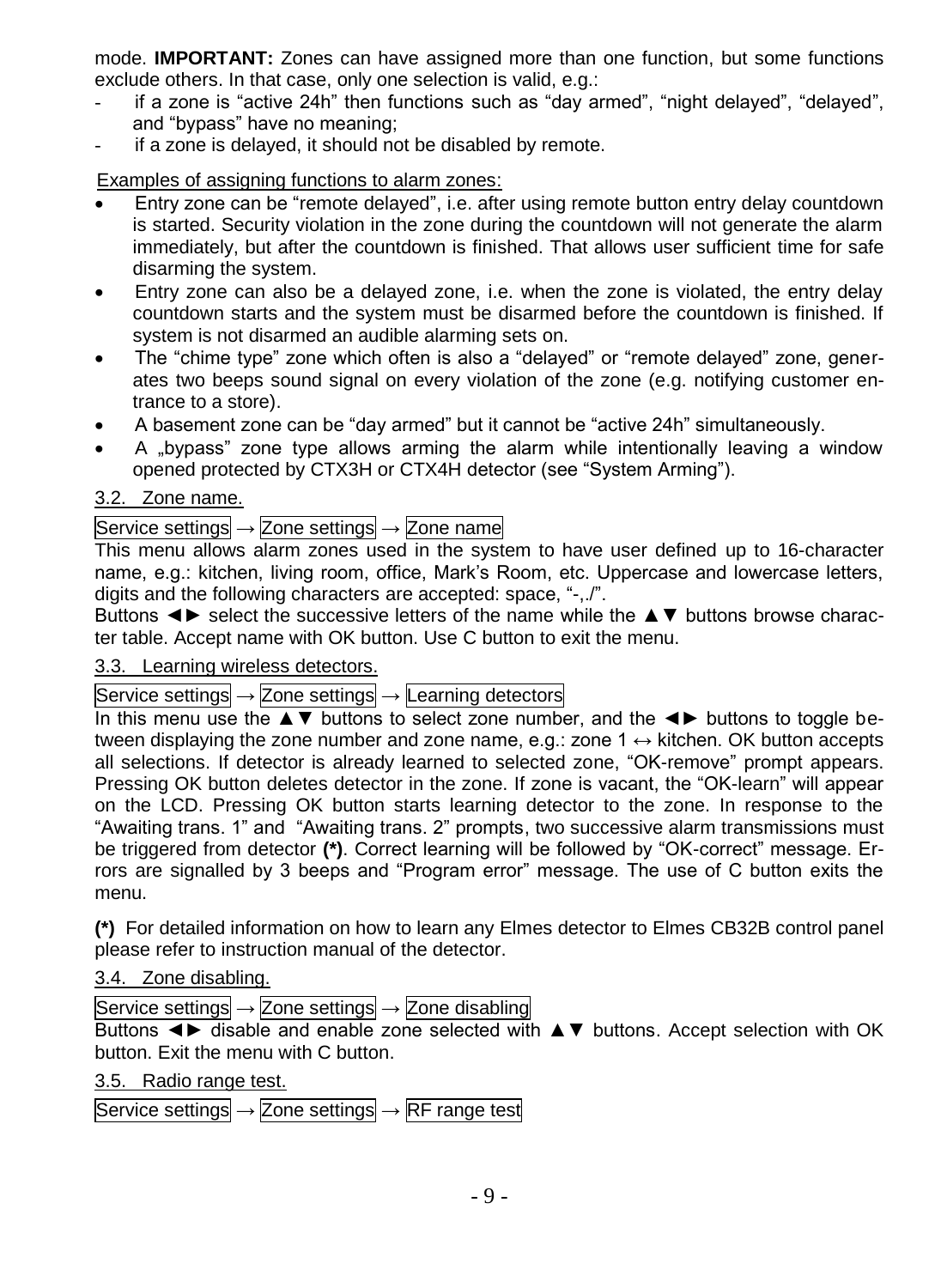To assess the level of radio reception of signals received from detectors, the most distant detectors in particular, the CB32B panel is provided with "RF range test" function allowing the received signal level to be displayed on 16-point bar graph scale of LCD.

After entering this menu all RF signals in the 433.92MHz radio band will be displayed in form of bar graph. The detectors should be triggered to send alarm transmissions. The longer the distance of the detector from the control panel, or the greater difficulty in radio waves propagation, the lower the level of received signals and the length of the displayed bar graph. If the number of displayed fields is lower than three it should be assumed that this connection does not guarantee reliable alarming. The location of detectors or the control panel should be changed in search for better connection quality. The "RF range test" function allows also assessing levels of all local RF signals in the 433.92MHz band, also those that can interfere and disturb operation of the wireless alarm system. The test should be carried out prior to permanent installation of alarm devices or, in search for causes of short operation range. To find out any interfering signals, the LCD bar graph 16-point scale readouts should be observed without activation of own detectors. Frequent or continuous unknown RF signals received and signalled on the control panel display indicate close presence of other RF devices operating in the same RF band. If level of these signals exceeds three fields displayed in the "RF range test" function and their occurrence is frequent, acceptable signals from detectors may not be received and the alarm system may fail to operate properly.

# <span id="page-9-0"></span>**4. Outputs settings**

# Service Settings → Outputs settings

In this menu intended use of wired outputs of the control panel can be defined. All three outputs of the panel are OC type and connect to ground in active state. Output OUT1 is designed exclusively for connecting external signalling device and can be sabotage protected (see S.S. pt. 8.4). In addition, this output can be configured to signal the use of a remote. The use of wired outputs OUT 2-3 could have the following designation:

| "alarming"         | - for connection of outdoor/external alarm signalling devices, e.g. ex-<br>ternal siren or/and strobe. Alarming time can be set within 0-999 sec- |
|--------------------|---------------------------------------------------------------------------------------------------------------------------------------------------|
|                    | onds range separately for each output (see 6.4);                                                                                                  |
| "AC power failure" | - signalling AC power supply failure/cut off:                                                                                                     |
| "arming"           | - signalling on system armed or night armed and inactive on system                                                                                |
|                    | disarmed or in day armed mode;                                                                                                                    |
| $(11 - 11 - 2)$    | $\lambda$                                                                                                                                         |

**"failure"** - signalling any failure state in system (also AC power failure).

**Example:** if **"arm/disarm"** signalling mode is selected at OUT 2 and the output is connected to powered external LED, lamp, etc., it will switch on the device for as long as system is armed warning of the security system being in supervision state. The **"arm/disarm"** mode can also be used for remote control. For example, operated with Elmes ST100HGR controller it may control opening/closing of window rollers.

Signalling mode at OUT 2-3 are set by accessing the menu, selecting output number with ▲▼ buttons, accepting with OK, then selecting signalling type with ▲▼ or ◄► buttons and accepting with OK button.

# <span id="page-9-1"></span>**5. System users - adding, editing and removing a user**

# Service Settings → System Users

This menu contains several submenus. Entering any submenu with ▲▼ buttons selects system user number while ◄► buttons select between user number or user name, e.g. "User no  $1" \leftrightarrow$  "John Dutch". Accept user selection with OK button and pass on to submenu:

5.1 Setting and edition of user password.

Service Settings → System Users → Password

Please follow detailed instructions in "Password Change" menu (S.S.1).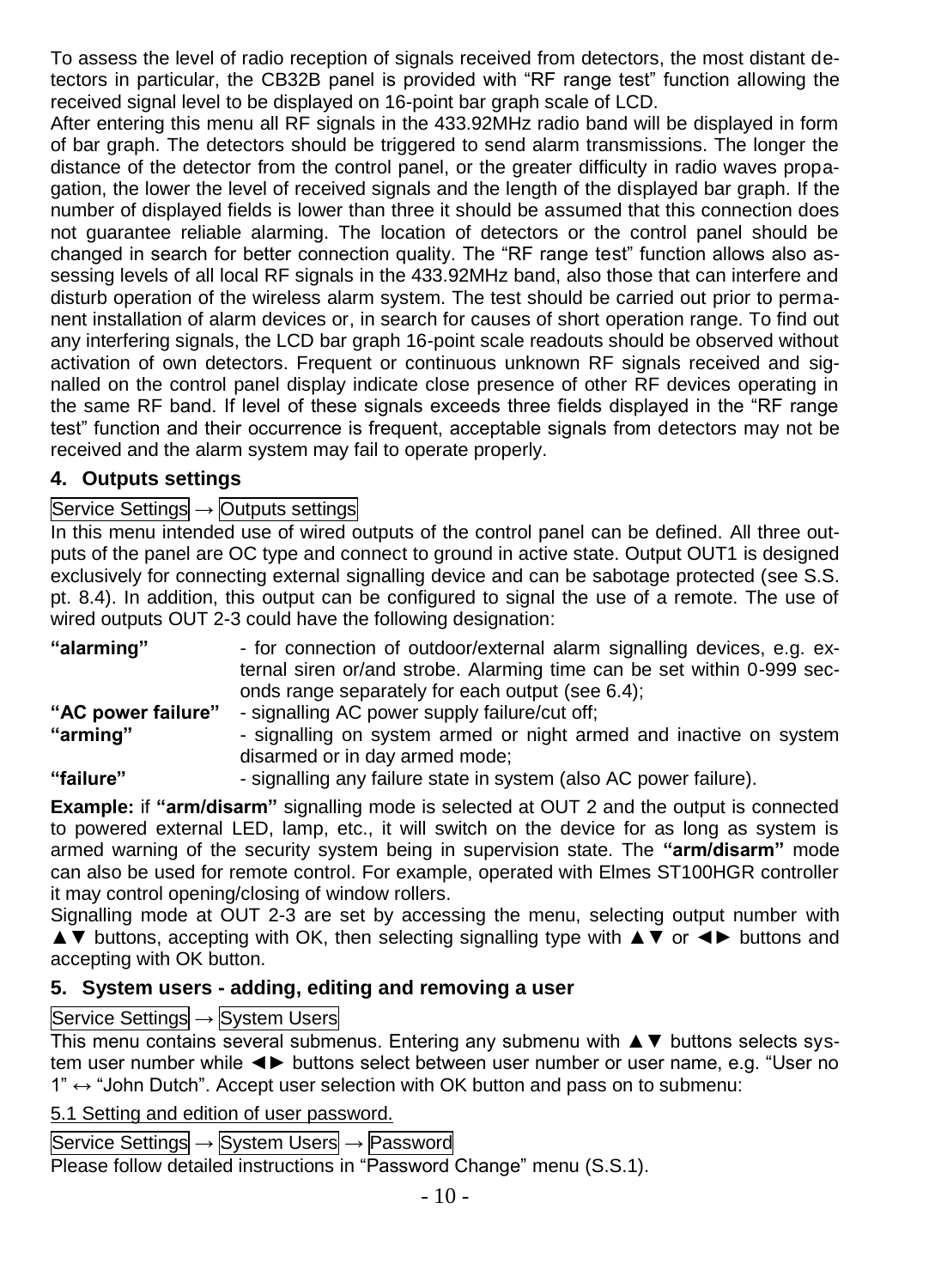To delete user's password press OK button when "Enter password" prompt appears. On next prompt "OK-delete password" again press OK button. "Password deleted" message confirms password is deleted.

5.2 User name change.

Service Settings → System Users → Name Please follow detailed instructions as in "Zone name" menu (S.S. 3.2)

#### 5.3 Remote learning and deleting.

Service Settings → System Users → Learning a remote

In this menu user's remote is learned or deleted. Please follow detailed instructions in "Learning detectors" menu (S.S. 3.3).

#### 5.4 Disabling of user.

Service Settings → System Users → Disabling user

Please follow detailed instructions as in "Zone disabling" menu (S.S. 3.4). After disabling a user, its remote and password are inactive. In order to disable user's control of CB32B panel by SMS or CLIP, the functions should be set off in 5.6.9 and 5.6.10 of S.S.

#### 5.5 Mobile phone number.

Service Settings → System Users → Phone number

This menu allows entering user's mobile phone number. The number must be preceded by national dialling code number, without the "+" sign. Example: 33xxxxxxxxx for France.

#### 5.6 Mobile phone functions.

Service Settings → System Users → Phone functions

menu allows selection (Y/N) of notifications, messages, commends and SMS/CLIP funcrequired active in user's GSM phone operating with CB32B control panel.

- 1) SMS on alarm sending SMS on alarm set on;
- 2) SMS on arming sending SMS on arming and disarming of system;
- 3) SMS on powering sending SMS on mains power failure and return;
- 4) SMS on radio link off sending SMS on radio link failure;
- 5) SMS on low battery sending SMS on low battery;
- 6) SMS on other failures sending SMS on other failures (e.g. accumulator failure);
- 7) Alarm CLIP making alarm CLIP call:
- 8) Descriptive SMS <-> SMS with ID codes selection of SMS content: event description
- such as "Intruder Alarm" or two character ID codes defined in 7.9. 9) SMS accept - SMS commands (as below) acceptance received by CB32G.
	- ARM, DISARM, NIGHT and DAY- sets appropriate arming mode;

DISABLE zone\_name - disables zone: zone\_name;

ENABLE zone\_name - enable zone: zone\_name;

STATUS - in response control panel sends SMS on current armed/disarmed status and failure events;

- TIME HH:MM sets time in control panel:
- TEST sets up instant test procedure and starts time count to next test under condition that "Test every time interval" is selected in 7.10.2 and "Execute test" function is selected in 5.6.12.
- 10) CLIP arming remotely CB32B panel arming and disarming by CLIP call. Panel is disarmed if call is rejected after one ring. If the call is rejected after three rings, the panel is armed.
- 11) Call back calling back function. If the control panel is called, it will call back. This and next function may be used in operation with monitoring center: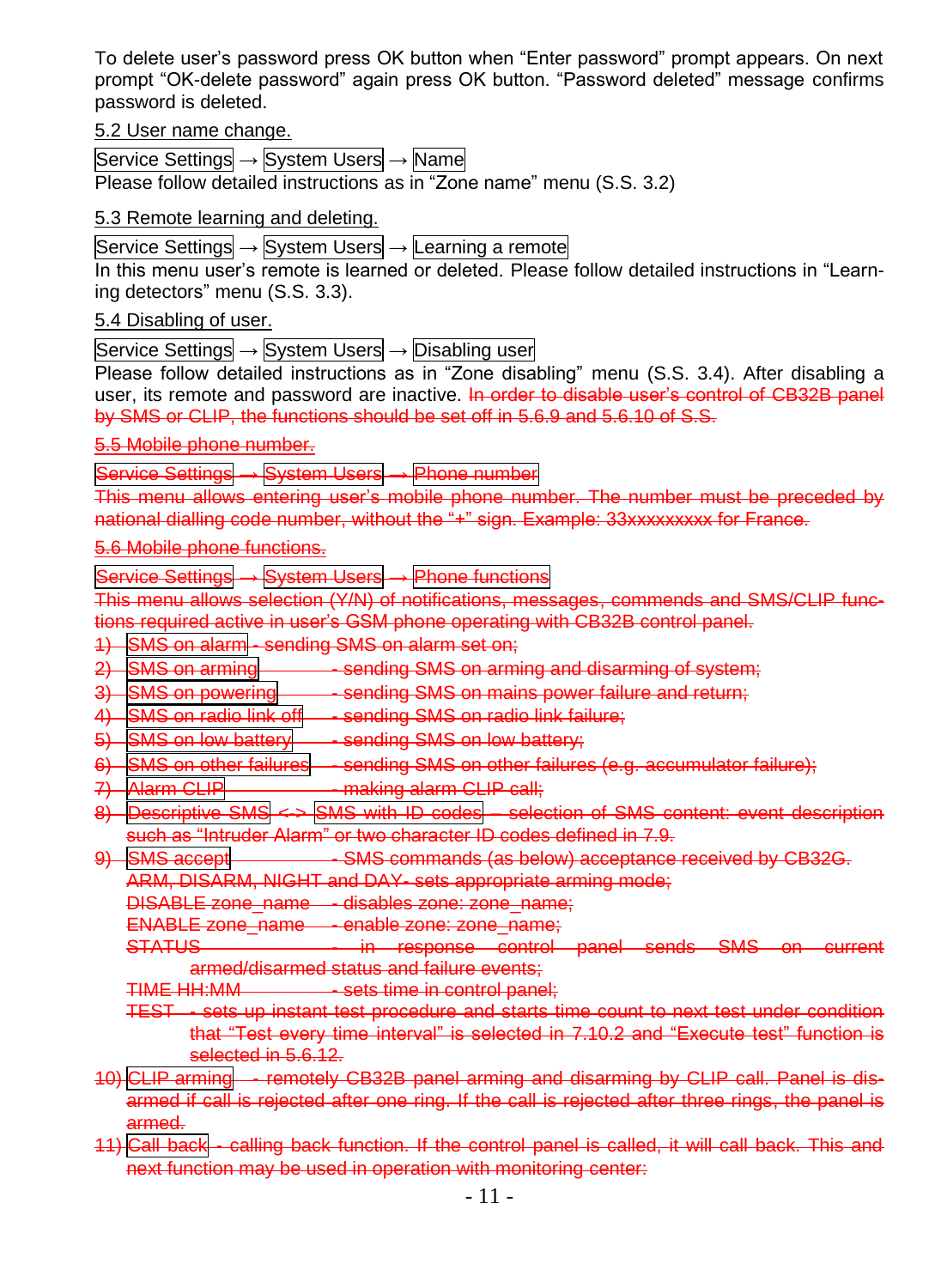- if the function is set on, GSM monitoring center calls to CB32B and the panel rejects the call after 3-4 seconds,
- if the function is set off, the control panel calls back the monitoring center after rejecting incoming call.
- 12) Execute test executing SMS or CLIP time interval test by CB32G panel. The function may be used in operation with monitoring center. See also 7.6, 7.7, 7.10 of system users section.
- 5.7 Remote type and mode of operation.

Service Settings → System Users → Remote type

This menu allows selection of remote's operation modes. Description: 1CH-one channel remote, 2CH-two channels remote, 4CH-four channels remote.

1CH: arm/disarm - any selected button alternatively arms and disarms control panel. Remaining buttons, of e.g. 4-channels remote, may be used for other remote control purposes.

2CH: arm/disarm, night/disarm - button 1 (green) of 2-channels remote (\*) arms and disarms control panel alternatively while button 2 (red) arms in night mode and disarms the panel.

2CH: disarm, arm - button 1 (green) of 2-channels remote (\*) disarms while button 2 (red) night arms the panel.

This mode allows real time clock channel of Elmes STX remote to arm/disarm control panel automatically, at predefined times.

2CH: disarm, night arm - button 1 (green) of 2-channels remote disarms while button 2 (red) arms in night mode.

4CH: disarm, arm, night, day arm - button 1 (green) disarms system, button 2 (red) arms, button 3 (blue) night arms, button 4 (grey) day arms.

(\*) In this mode a 4-channel remote can also be used. Button 1 is then meant as the first of 1- 2 or 3-4 buttons pairs.

**NOTE:** Users 1..4 are system administrators with unlimited access to all service functions, whereas other users have access to Service Settings functions 1 and 2 and are allowed to change their password and review CB32B event memory only.

# <span id="page-11-0"></span>**6. System times settings**

6.1. System date/time setting.

Service Settings → Times settings → System date/time

This menu allows setting system date and time. The ▲▼ and ◄► buttons are used to select current date and time and the use of the OK button accept the selection. Exit the menu with C button.

6.2. Entry delay time (0..99s).

Service Settings  $\rightarrow$  Times settings  $\rightarrow$  Entry delay

This menu allows setting the alarm activation delay time (in seconds: 0 to 99) needed to enter the premises and disarm alarm system from the CB32B keypad. Two digits on the right side of the display show available entry delay time in seconds. The required time is set with the use of cursor buttons and accepted with the OK button.

# 6.3. Exit delay time (0..99s)

# Service Settings → Times settings → Exit delay

This menu allows setting time delay needed to exit premises (in seconds: 0-99) after alarm system arming from the CB32B keypad. Two digits on the right side of the display show available exit delay time in seconds. The required delay time is set with the use of cursor buttons and is accepted with the OK button.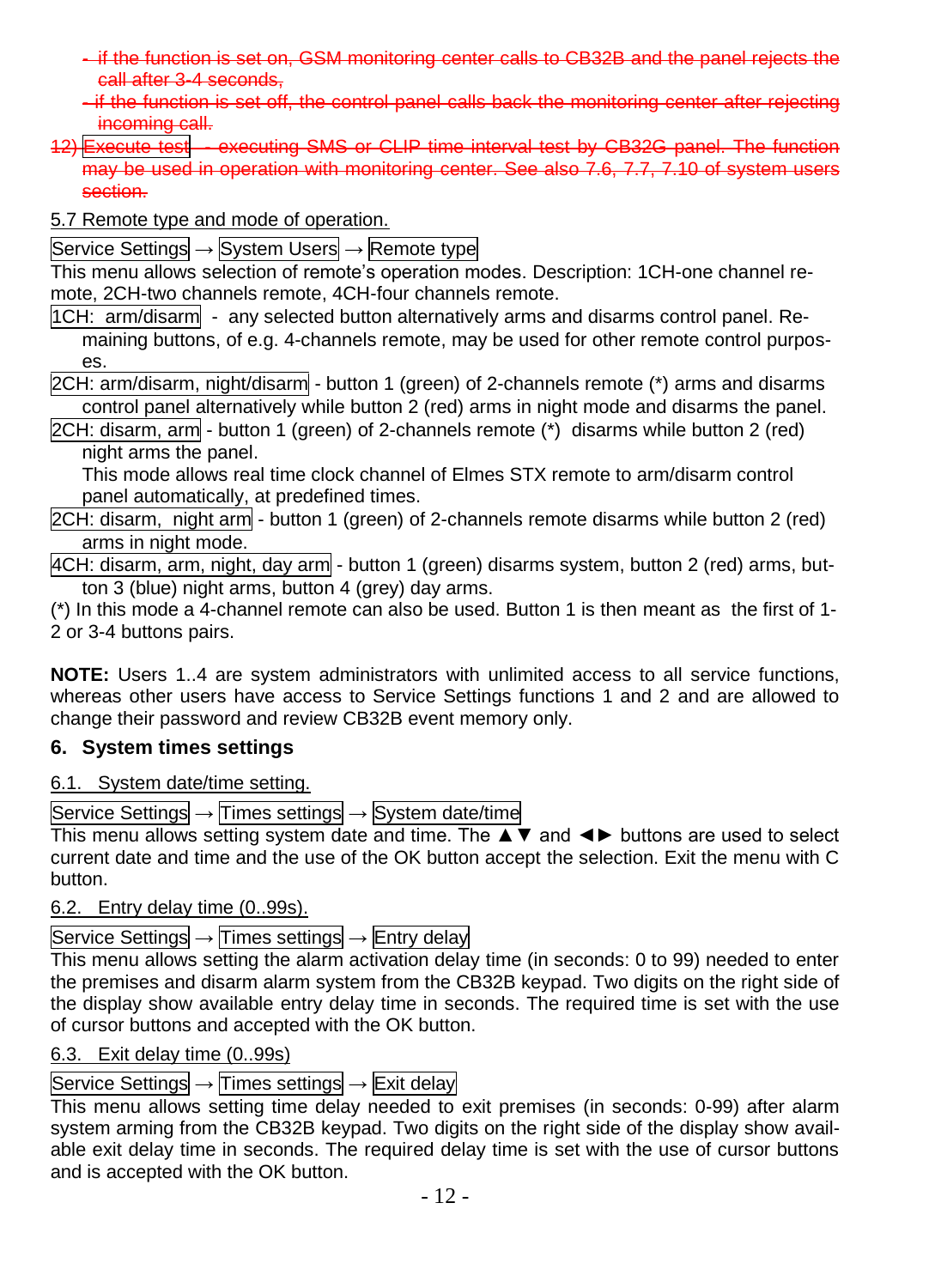# 6.4 Alarm duration timing at outputs 1 to 3 (0..999s).

Service Settings  $\rightarrow$  Times settings  $\rightarrow$  Alarm duration OUTx where x=1, 2 or 3.

This menu allows setting alarm duration timing (in seconds: 0 to 999) on outputs OUT1..3 individually. Three digits on the right side of the display specify current alarm duration in seconds of selected output. The required time is set with the use of cursor buttons and is accepted with the OK button. Alarm duration of OUT1, the built-in siren and wireless Elmes WSS siren are the same. Timing set for outputs function other than alarming has no meaning for their operation.

6.5 Wireless siren check up interval (1..99 minutes).

Service Settings → Times settings → WSS siren check-up interval

This menu allows setting time interval between checking of Elmes WSS wireless siren presence (in minutes: 1 to 99) - as standard set to 10 minutes. The required interval time is selected by the use of cursor buttons and accepted by OK button.

6.6 Control panel clock run adjustment.

Service Settings → Times settings → Clock adjustment

This menu allows adjustment of control panel clock fast/slow run within -99 to +99 steps range. Decreasing steps slow the clock while increasing steps speed up clock. One adjustment step equals 0,0864 second fast/slow run per day (24h).

# <span id="page-12-0"></span>**7. Alarm notification by GSM module**

This menu defines required settings for alarms and other notifications send by GSM module of the CB32B panel.

7.1 SMS center phone number.

Service Settings → GSM monitoring → SMS Center number

This menu is used to enter the phone number of GSM operator's SMS center, preceded by country code dialling without "+" mark in front. This is important if "Use entered SMS center no" selection is made in menu 7.10.6. If option "Use default SMS center no" is selected, this field can be left empty. Example: the following phone number should be entered for Plus GSM operator in Poland: 48601000310

7.2 Alarm & arming SMS notifications daily limit (24h).

Service Settings → GSM monitoring → Alarm SMS daily limit

Feature allowing limitation of daily SMS notifications send by CB32B control panel on system alarm, arming and disarming. Limit is factory set to 99 and resets daily at 12:00 hours.

System failure SMS notifications daily limit (24h).

Service Settings → GSM monitoring → Failure SMS daily limit

Feature allowing limitation of daily SMS notifications on system failures send by CB32B control panel and registered in event memory. Failures are divided into three categories. category includes "Mains power failure", "Accumulator failure" and "System restart", second "Radio link failure" and third "Low battery" failure. SMS notification limit is factory set to 10 in each category and resets daily at 12:00 hours. Change of factory limit (10) results in limit change in all categories and CB32G event memory.

7.4 Calling duration.

Service Settings → GSM monitoring → Calling duration

This feature defines duration of CB32G alarm notification CLIP calling. It should be set to time value allowing user to reject call before the time lapse if function "Alarm CLIP once" (S.S. 7.10.5) is set off. See also pt. 5 of FAQ section of manual.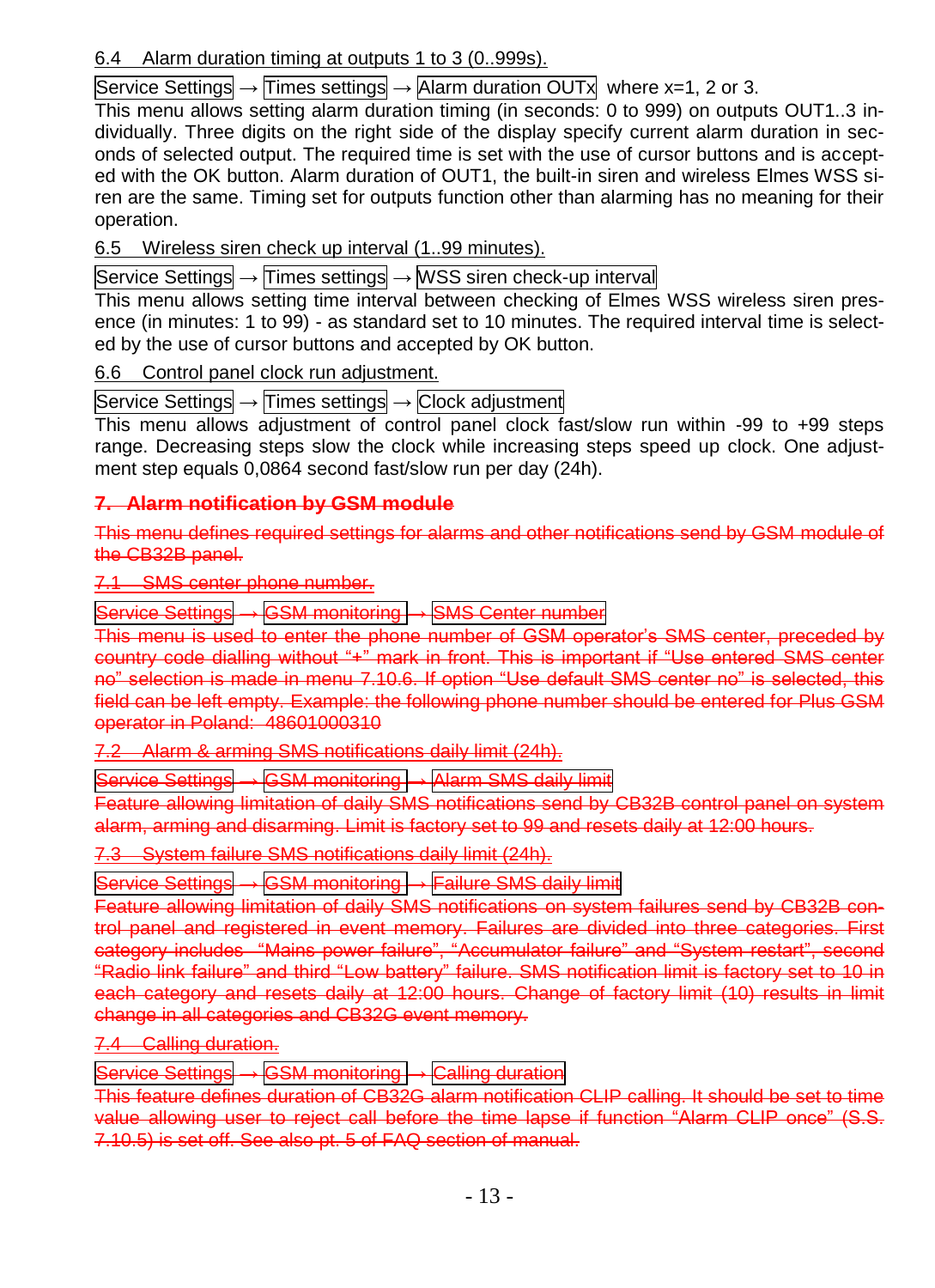#### 7.5 SMS password.

 $\text{Fvice}$  Settings  $\longrightarrow$  GSM monitoring  $\longrightarrow$  SMS passwo

This menu is used to enter a maximum 6-character password that will precede SMS command text, if option "SMS with password" is selected in 7.10.3.

#### 7.6 Test SMS.

Service Settings → GSM monitoring → Test SMS

This menu is used to enter Test SMS content send by GSM module when test function is set on in 5.6.12 and "Test as SMS" option is selected in 7.10.1.

7.7 Test interval/Test time.

Service Settings → GSM monitoring → Interval/Test time

This menu is used to enter time interval (if option "Test interval" is selected in 7.10.2) or, test time (if option "Test time" is selected in 7.10.2) when the CB32B control panel is expected to perform SMS or CLIP test. Maximum value is 24h. This feature is valid only if "Execute test" option is selected in 5.6.12.

7.8 Switching integral GSM module ON and OFF.

Service Settings → GSM monitoring → Mobile phone type

This menu is used to switch on/off control panel GSM module operation. Enter the menu with OK and select GSM Module ON or OFF operation using ◄► buttons.

**Definition of SMS notification ID codes.** 

Service Settings → GSM monitoring → SMS ID codes

This menu is used to enter two character ID codes send in SMS event notifications. Each code contains two characters (ASCII codes in range 32 to 90 decimal), e.g. some symbols, digits and uppercase English alphabet characters. To set the CB32G panel to send ID codes instead of standard text notification, such as "Intruder alarm: kitchen", option "SMS with ID codes" must be selected in S.S.5.6.8.

**Auxiliary GSM notification settings.** 

**GSM monitoring → Aux GSM settings** 

Test as CLIP <-> Test as SMS - interval test as CLIP call or SMS:

2) Execute test at time <-> Execute test after interval - test executed daily at predefined test or test after predefined time interval;

sword - if Y (yes), SMS send to CB32G must begin with password;

- 4) Letter case sensitive N (no) as standard. If selected Y (yes), the control panel is SMS letts case sensitive
- Alarm CLIP once if this function is set off (N), control panel expects CLIP notification rejection. If the call (see pt. 7.4) is not rejected, the panel disconnects and repeats CLIP call twice. If the function is set on (Y), CLIP calling is made once only, even the call was not reected. It does not refer to a control CLIP that is made only once;
- 6) Use default SMS center no <-> Use entered SMS center no selection of the first option allows CB32B panel to use SMS center number supplied with SIM card, while selection of the second option causes CB32G to use center number entered in 7.1.

# <span id="page-13-0"></span>**8. Auxiliary functions settings.**

This menu contains auxiliary functions and options for alarm system configuration available in the CB32G control panel. Use ▲▼ to toggle between functions and ◄► buttons to change setting. OK button saves selection. Exit menu any time with C button without saving selection.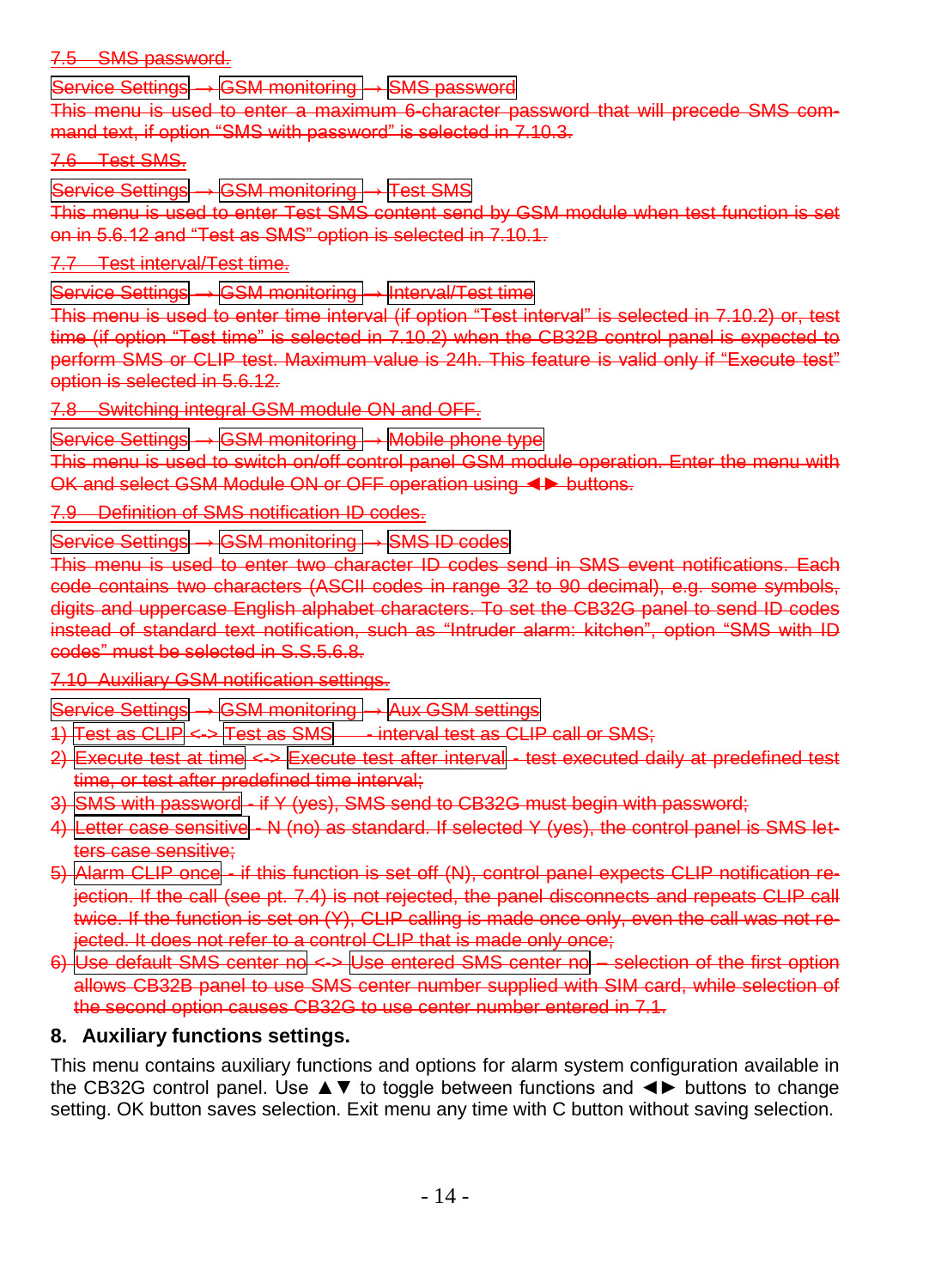# 8.1 Arming & disarming alarm system with remote.

# Service Settings → Aux functions → Remote arm/disarm / Remote sets on delay

This menu allows user to select remote/s operating mode. Remote may arm, disarm alarm system or set on time delay in zones type "remote delayed", see 3.1.d.

### 8.2 Radio jamming protection.

Service Settings → Aux functions → Jamming protection

This function allows radio jamming anti-sabotage protection of wireless alarm system. If selected (Y), it will activate sabotage alarm in zone 30 on all deliberate or incidental jamming in used radio band.

# 8.3 Radio link test.

Service Settings  $\rightarrow$  Aux functions  $\rightarrow$  Radio link test

Setting this function to (Y) enables monitoring of the detector presence. Radio link transmissions are sent at cyclic intervals from detectors (except for CTX3H) received by CB32G control panel. If, for any reason, radio link transmission from a detector is not received during 24 hours, "radio link failure" will be indicated by flashing "ALARM" LED in the panel.

# 8.4 Anti-sabotage protection test of output 1.

# Service Settings → Aux functions → Out1 Test

OUT1 output, which is by default used for connecting an external signalling device, is provided with anti-sabotage (Tamper) protection against wires cutting off or shorting to ground. After accessing this menu the user can turn this protection on or off. Damage, cutting off or shorting wires connecting this output with external signalling device - is indicated by sabotage alarm in zone 32.

# 8.5 Internal siren alarming.

Service Settings → Aux functions → Internal siren

This option allows setting on/off alarm signalling by control panel internal siren.

# 8.6 Signalling accumulator absence or failure.

# Service Settings → Aux functions → Accu failure

This option allows setting on/off CB32B internal accumulator failure signalling, recommended to be set to off (N) when rechargeable batteries are not used.

# 8.7 Activating selection of day & night arming modes.

# Service Settings  $\rightarrow$  Aux functions  $\rightarrow$  Day/night mode

Activating the function (Y) will display additional menu on LCD allowing selection of supervision modes confirmed by password and the OK button. There are 4 modes available: 1 - disarmed, 2 - armed, 3 – day, 4 – night (see also: "Arming/disarming alarm system"). With the function set off (N), the menu is not displayed and entire alarm system can be armed and disarmed from control panel keypad by password followed by OK. Partial night mode and day mode arming would not be available to set on from keypad. However, night mode arming is still possible if arming is made by the use of a remote (see details in 5.7).

# 8.8 Panic alarm (call for help) function.

# Service Settings  $\rightarrow$  Aux functions  $\rightarrow$  Panic alarm

Setting this function on (Y) allows panic alarm for users equipped with remote control. The alarm is activated when remote button is pressed for longer than 2 seconds and lasts for as long as the alarming time set on the OUT1. Control panel registers the event as panic alarm and user's name. With GSM module on, an appropriate SMS notification is send. Setting the alarm OFF is done by entering a password from keypad or by the use of remote control if "Remote arming/disarming" function (8.1) is set on.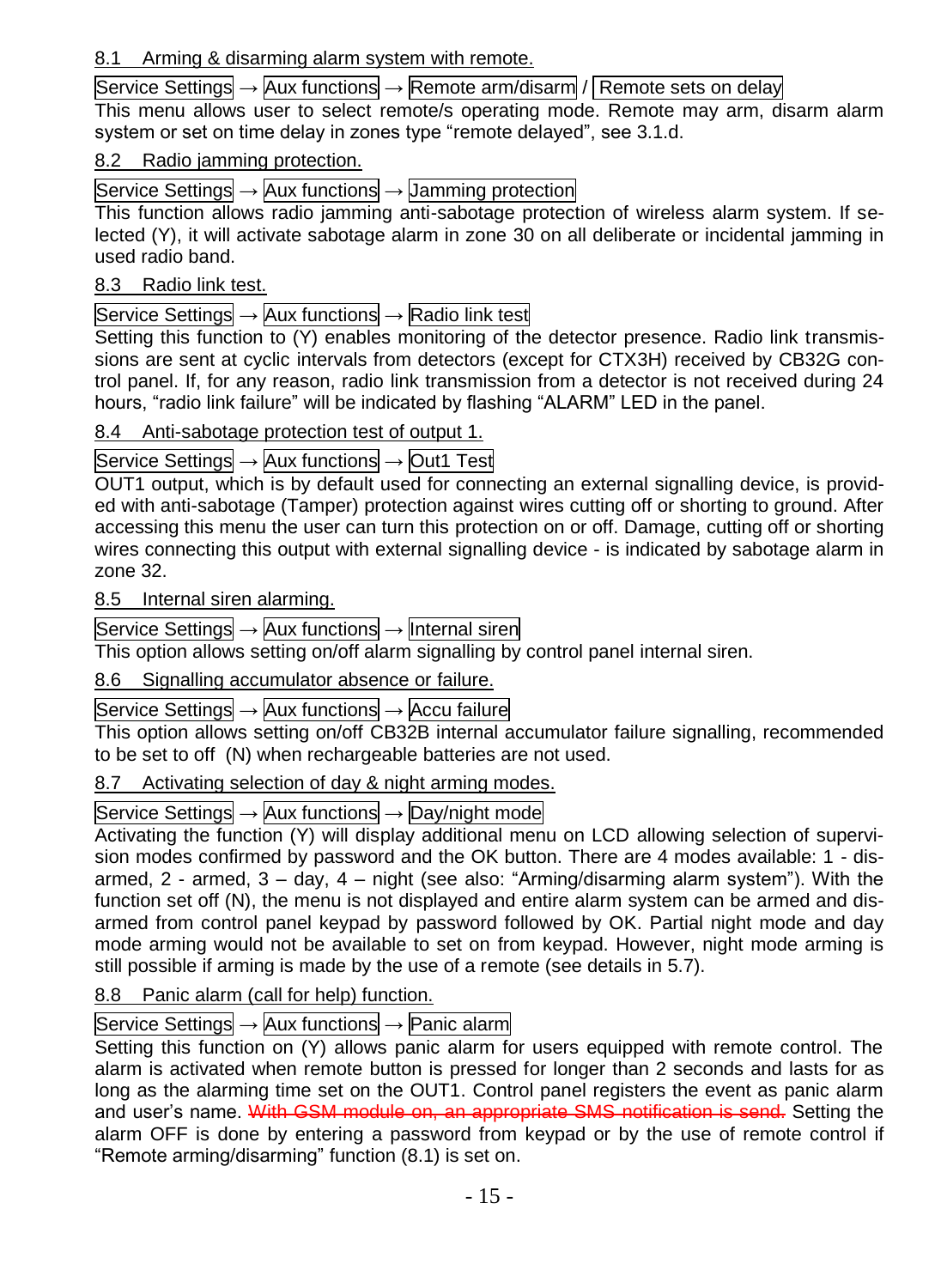Service Settings → Aux functions → Keypad beep

This option allows setting on/off all control panel beep signals except for signalling an intruder alarm that can be set off in 8.5.

# 8.10 Beeps on entry delay count on/off.

Service Settings  $\rightarrow$  Aux functions  $\rightarrow$  Entry delay countdown beep

This option allows setting on/off entry delay countdown beep signals in addition to countdown display on control panel LCD.

8.11 Alarm on radio link with WSS siren failure.

Service Settings → Aux functions → WSS siren link alarm

Setting this function to yes (Y) allows loud alarm along with LED alarm notification on wireless Elmes WSS siren radio link check-up test failure. As standard the function is set to no (N) and the failure is signalled by flashing Alarm LED only. Failure check menu will display "Radio link error" and name of zone 29 (if specified).

# 8.12 Limitation of alarms from one alarm zone.

Service Settings  $\rightarrow$  Aux functions  $\rightarrow$  Alarms limit to 3

This function limits number of alarms in one zone to three and is factory set to on (Y). Alarms count is reset on every arming or disarming of the system. When the limit is selected to off (N) alarm sets on every time violation is detected in the alarm zone.

8.13 Selection of menu language: Polish/English.

Service Settings → Aux functions → Język polski / English language

This function allows selection of the panel's menu language: English or Polish.

NOTE! Change of menu language can also be made with button "1" of the keypad held down while connecting power supply to the panel.

8.14 Backlight modes of LCD panel and keypad.

Service Settings → Aux functions → Permanent backlight

Setting this function to yes (Y) selects permanent backlight of LCD panel and the keypad. As standard the function is set to no (N), meaning the LCD panel and the keypad are backlit upon any key on the keypad is pressed. Backlight sets off within 40 seconds of last key pressed.

# <span id="page-15-0"></span>**9. Signalling modes of system arming.**

Service Settings → Arming signalling modes

This menu allows selection of alarm system arming and disarming signalling modes. Use ▲▼ keys to toggle between functions and ◄► keys to change setting. OK button saves selection. Exit menu any time with C button without saving selection.

9.1. Remote: pulses  $\leftrightarrow$  Remote: pulses + SMS if problem – selecting the first option sets on signal pulses on sirens only. Selecting second option allows pulses on sirens and SMS notification if any problem occurs (\*).

9.2. SMS:  $\frac{1}{5}$  SMS  $\leftrightarrow$  SMS: pulses + SMS if problem – selecting first option a return SMS is send on SMS arming. Selecting second option sets on pulses only and SMS notification is received only if problem occurs (\*).

9.3. CLIP: SMS  $\leftrightarrow$  CLIP: pulses + SMS if problem – selecting first option a return SMS is send on CLIP arming. Selecting second option sets on pulses only and SMS notification is received only if problem occurs (\*).

9.4. Loud internal pulses  $\leftrightarrow$  Pulses on OUT1+quiet internal – selecting first option sets on arming pulses on internal siren only. Selecting second option sets on pulses on external siren connected to OUT1 along with quieter pulses signalled on internal siren.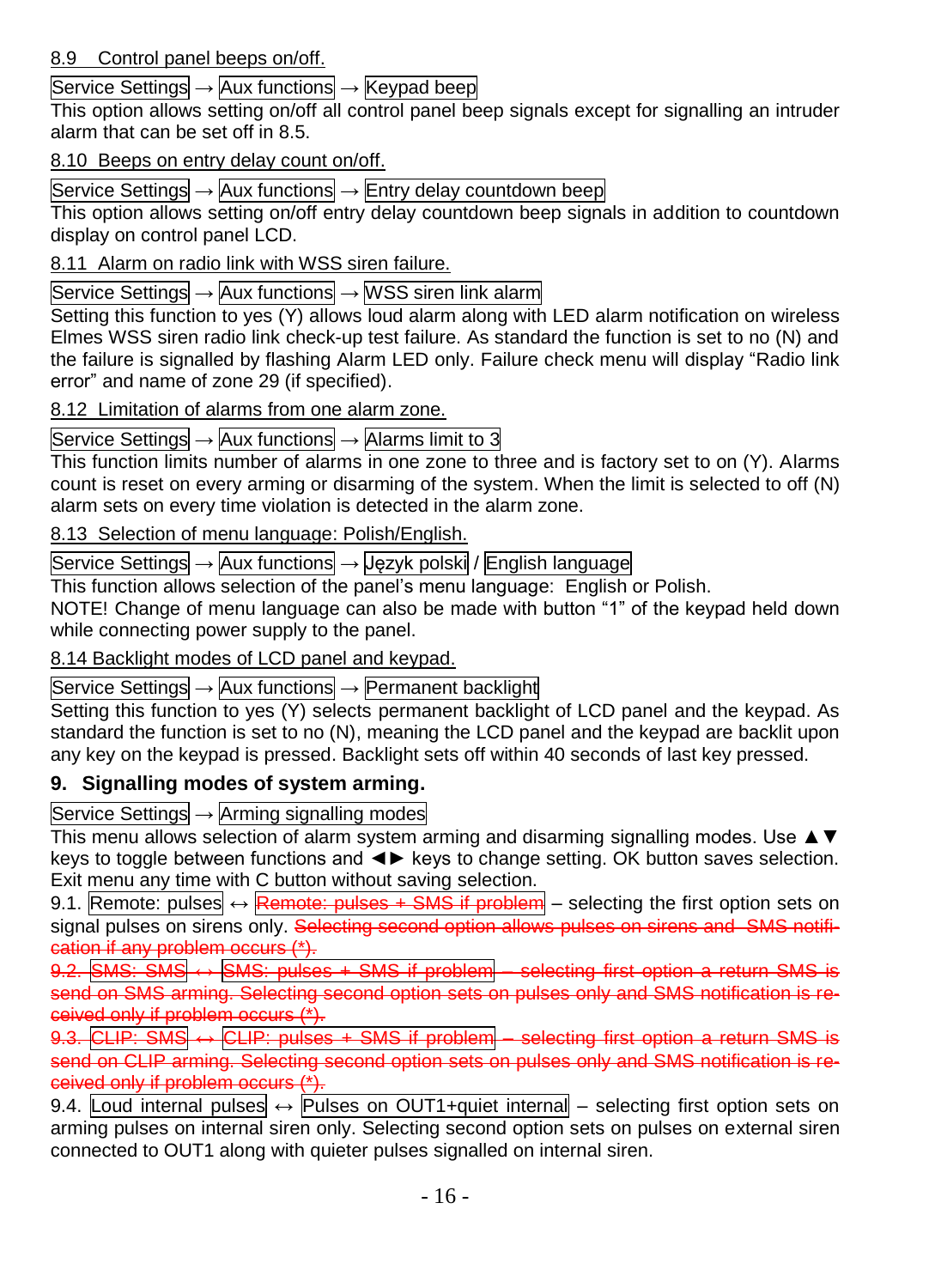9.5 Pulses on WSS - setting on arming signal pulses on wireless Elmes WSS siren.

(\*) While system arming violation of a zone may occur. Depending on whether the zone is "bypass" type (see 3.1.g), the system will arm and SMS notification will be send informing of the bypassed zone/s or, if the zone is not "bypass" type, the system will not arm and SMS notification will be send with information of violated zone/s.

# <span id="page-16-0"></span>**10. System Status**

10.1 Service Settings → Status → GSM signal level Horizontal bar graph display of mobile signal strength as received by GSM module in the CB32B control panel. Strength level weaker than indicated by four bars only is insufficient and control panel placement should be changed. 10.2 Service Settings → Status → Elmes Elektronik CB32B ver. X.XX

Displays installed firmware version of CB32B control panel.

# <span id="page-16-1"></span>**SETTINGS RESET**

# <span id="page-16-2"></span>**Resetting password of user number 1.**

If user no 1 is disabled or its password is lost and there is no way to enter Service Settings menu of the control panel, it can be hardware enabled and have factory password "0000" restored, in the following way:

- 1. Open the panel's cabinet (sabotage alarm may occur), disconnect AC power and remove batteries.
- 2. Short circuit two points R marked (in the upper right corner of the panel board).
- 3. Connect power supply or insert batteries and then disconnect shorted R points.

User no 1 is now enabled and its password is restored to "0000", zones 31 and 32 are disabled and anti-sabotage protection control of OUT1 set off. All other settings remain unchanged.

# <span id="page-16-3"></span>**CB32B restore to factory settings (default settings).**

Factory (default) settings are restored according to procedure described below. The procedure restores factory settings deleting all wireless devices in memory. Records in the event memory are not deleted.

- 1. Open the panel's cabinet (sabotage alarm may occur), disconnect AC power and remove batteries.
- 2. Short circuit two points R marked (in the upper right corner of the panel board).
- 3. While holding down button 3 of the keypad connect power supply display will show notification: "Factory settings".
- 4. Release button 3 and wait until control panel restores normal operation.
- 5. Disconnect shorted R points.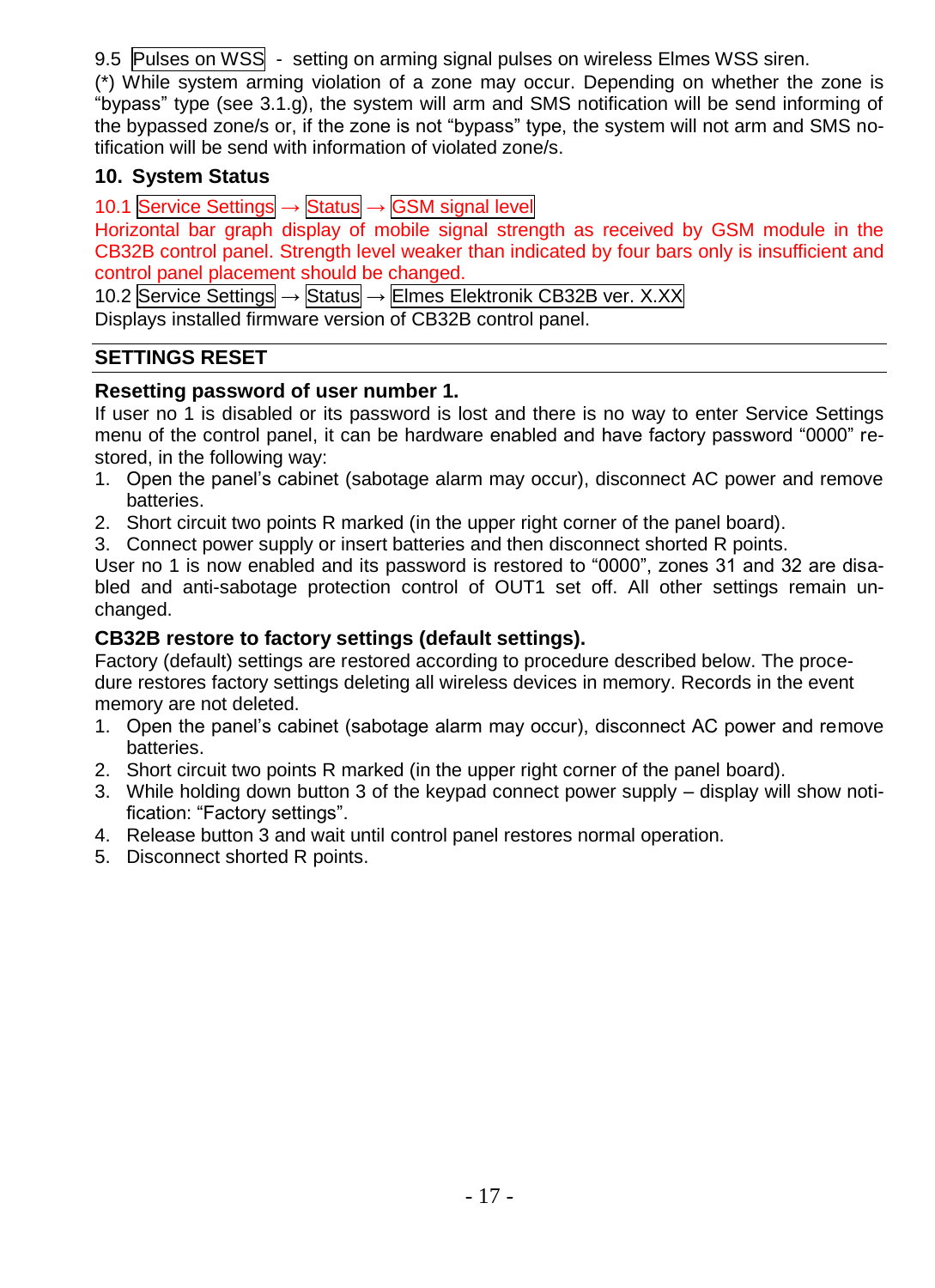# <span id="page-17-0"></span>**DESIGNING WIRELESS ALARM SYSTEM**

Designing and installation of alarm system with the Elmes Electronic CB32B control panel should start with careful planning of detectors, control panel and outdoor siren placement. To ensure satisfactory protection of secured premises a variety of detectors may be needed. Elmes Electronic PTX50 wireless motion detector and CTX3H or CTX4H wireless magnet contact detectors should be installed in each protected room with window. Additionally, GBX1 wireless glass break detector could be installed for protection of windows breakage in premises and shops. Depending on needs, one or two wired detectors can be connected to parametric EXT and TAMP inputs of the panel. The panel will also operate with RP501 four channel transmitter offering one to four wired detection inputs to be monitored remotely. Learning the RP501 transmitter to the CB32B control panel by activation of input no 4 will learn all four transmitter's inputs to four adjacent alarm zones of the panel. Activating input four of the RP501 while learning the transmitter to zone 20 of the panel will assign four RP501 inputs to alarm zones no 17, 18, 19 and 20. When installing detectors and RP501 transmitter respective instruction manuals must be followed.

It is highly recommended that before permanent installation of detectors or control panel operating range tests should be taken to confirm reliable communication of the devices with the CB32B panel. The RF range test allows evaluation of operation range of wireless devices. This function available in Service Settings menu (3.5) and may also be helpful in detecting any interfering radio signals. If signals received by the control panel are weak, there may be a need to relocate installation places of some detectors or the control panel. In the extreme cases, it is recommended that Elmes Electronic TRX signal repeater to be used to ensure proper performance of the alarm system.

Installation place of detectors is determined individually. Access to the control panel should meet specific needs of protected premises but it is not recommended to place the panel next to the door or in place easily accessible. Best suggested way of disarming the alarm system is to activate entry delay from outside of the premises with the use of a remote. It allows safe opening the entrance door, access control panel keypad to disarm the system with password. The entry delay programmed by an installer or user should allow convenient access to the control panel keypad.

The CB32B control panel may also be installed in place such as bedroom or study room, allowing complete elimination of the entry/exit delay time. In that case, arming and disarming of the alarm system from the outside of premises can be made with the use of a remote or mobile phone. Arming and disarming will be audibly signalled by siren or visually by lamp connected to an output configured to arming and disarming signalling.

The panel features also the option of arming alarm system in the night mode with selected rooms excluded from supervision (e.g. bedrooms, upper floor), as well as the day mode in which only the selected rooms (e.g. cellar, basement, garage) are supervised. Arming entire alarm system, or in night/day modes is done with the use of the CB32B panel keypad. Arming entire system or arming in the night mode only is also possible with the use of remote. All options and functions of alarm system designed with CB32B control panel are user selected and set in the Service Settings menu of the panel.

#### <span id="page-17-1"></span>**POWERING CB32G CONTROL PANEL**

To ensure proper operation the CB32B control panel requires external AC/DC power supply with 10...20VDC and 1200mA minimum current output.

Initial powering of the panel starts with inserting two 3,7V Li-ION rechargeable batteries (14500 type, AA size) observing indicated polarity and screwing in DC output wires of the AC/DC power pack to +/- terminals of the panel. Plugging the pack to AC outlet backlights the LCD panel and displays software version followed by initial date (day\_month), time (hour: minute: seconds:).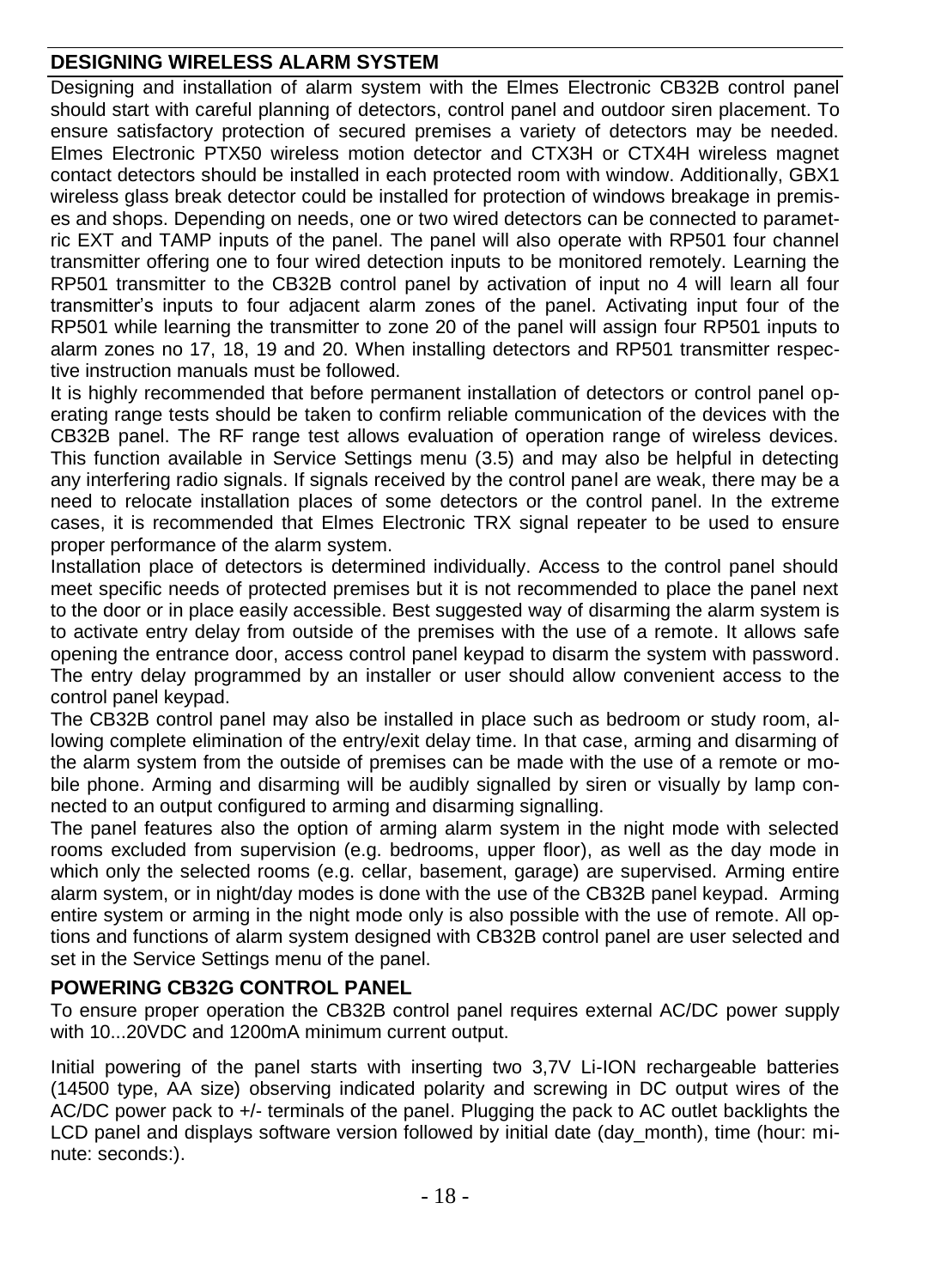**IMPORTANT!** Use **AA** size (14500 type) **3,7V LI-ION rechargeable batteries** only with recommended capacity of minimum 600 mAh. The use of other than Li-ION batteries **is not permitted**. Correct battery polarity must be observed when inserting Li-ION batteries. Incorrect battery placement will cause panel damage and repair service will be required. The use of batteries with lower capacity than recommended could not guarantee 24 hours of autonomy operation on AC power failure.

**CAUTION!** Batteries contain dangerous and poisonous substances. Do not dispose of waste batteries with household waste. Dispose waste batteries according to your local recommendations or, ask for disposal instructions your battery supplier.

When operating CB32B connected to wired alarm system with power supply backup does not require Li-ION battery installation and the control panel may be powered by the wired alarm 13,6 VDC auxiliary supply line voltage dedicated to power detectors, sirens, etc.

The CB32B control panel can also be operated without internal Li-ION batteries installed. However, in order to assure its proper operation under AC power failure condition a buffered power supply (ups) should be used. The use of buffered power supply with integral back up battery is best recommended power supply solution.

**NOTICE!** Manufacturer supplies control panel with zone 31 EXT and zone 32 TAMP disabled and anti-sabotage control of output OUT1 set off allowing connection of external siren and power supply to the CB32B panel without activating sabotage alarm. After completing system connections, inserting the batteries and closing panel case, the anti-sabotage protection should be enabled.

# <span id="page-18-0"></span>**ALARM SYSTEM WITH ELMES CB32B CONTROL PANEL**

Designed alarm system may be less or more complex depending on individual needs. Simplest alarm may consist of only few detectors and the control panel with internal siren for audible signalling, while complex alarm system would have a range of detectors in addition to internal and external signalling devices.

The diagram presented further shows an example of a complex alarm system with the use of Elmes Electronic PTX50 wireless motion detectors, CTX3H and CTX4H magnet contact (with open & close signalling function) detectors, GBX glass break detector, UBM100H remote control for activating entry delay and panic alarm, wired external siren and CB32G control panel. The system should be power supplied from a dedicated buffered power pack (if external, wired siren is installed) with integral battery backup. If only wireless devices are used in the system, it is sufficient to use control power with AC/DC pack and Li-ION rechargeable batteries. Other advisory examples of alarm configurations with CB32B wireless control panel are shown on Fig.1 and Fig.2.

Wiring of external equipment such as sirens and AC/DC power supply line to the CB32B control panel terminals, should be made through large installation whole and a cable groove in the bottom part of its cabinet. Suggested installation of the control panel is in vertical position, e.g. on the wall at the height of approx. 1.20 to 1.40m, allowing convenient entering keypad commands. The configuration procedure for an exemplary alarm system described further assumes that the user will use a remote control to activate the entry delay. It is recommended to make basic settings, learn detectors and carry out the first tests on workshop table before permanent installation in the premises. Following, are some essential basic steps to be taken at first wireless alarm system configuration setting:

Unpack the CB32B control panel, insert Li-ION batteries (if needed) carefully observing polarity (+/-) marked inside the panel cabinet and connect AC/DC power supply pack. After the control panel initialisation follow steps, as below: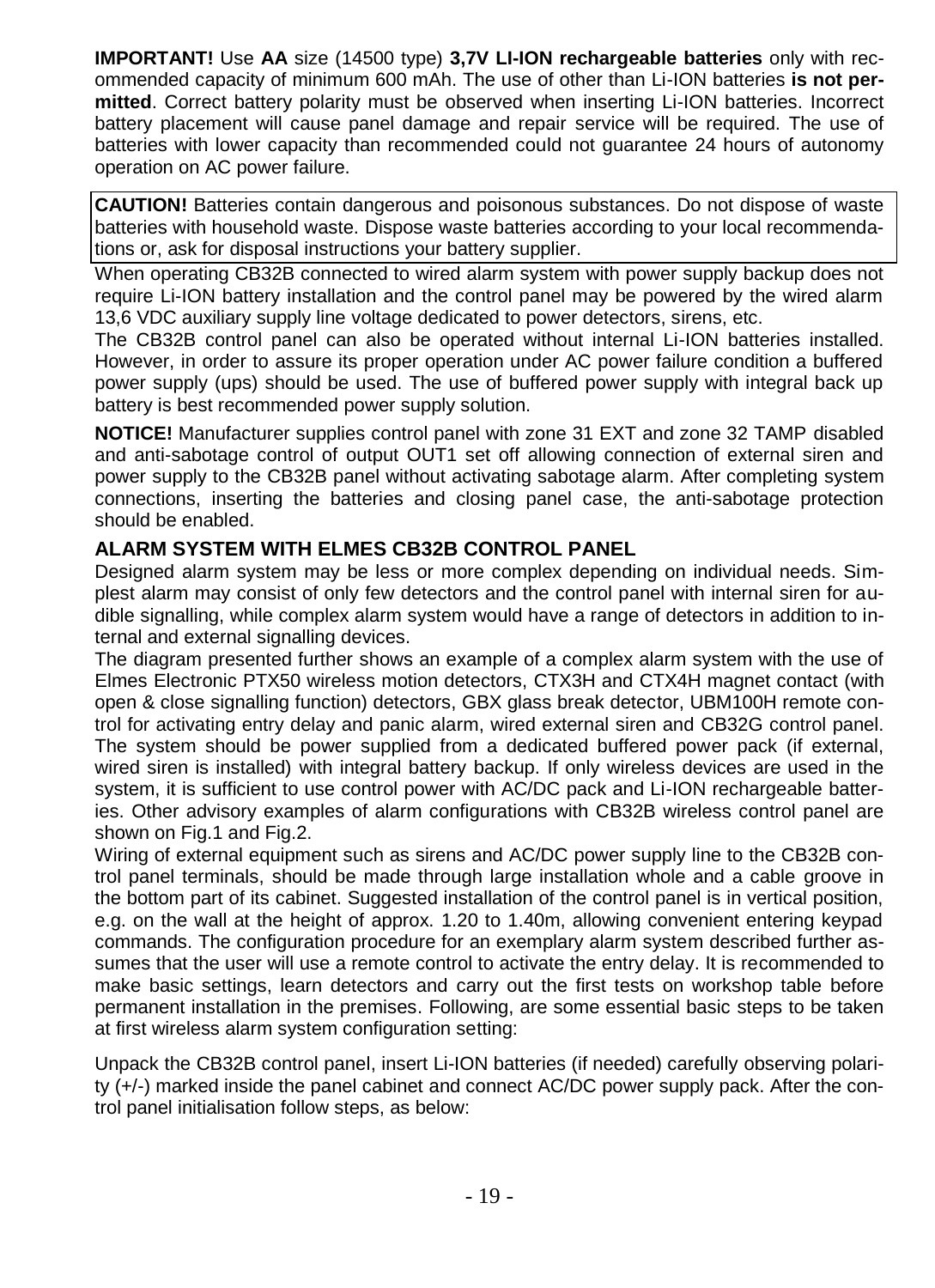- 1. Enter Service Settings menu by pressing and holding down OK button (initial password: 0000), and input current date and time (6.1). Enter new password (5.1), the name of the first user and learn remote control transmitter to the user.
- 2. Unpack wireless detectors: Elmes Electronic PTX50 (motion), CTX3H or CTX4H magnet contacts (opening/closing) and GBX1 (glass break), install batteries and configure according to the included manuals and requirements of the alarm system. Install wired siren or learn dedicated WSS outdoor wireless siren to CB32B panel.
- 3. Learn detectors to alarm zones of the panel (3.3) and test their operation with the "Alarm detector monitor" function by pressing and holding down button 1 of the keypad until 2 x 16 dots appear representing alarm 32 zones and detectors. For details see ....
- 4. Set the zone with the entry detector as a "remote delayed" zone (S.S. 3.1.d).
- 5. Set the entry delay time (6.2) according to individual requirements.



The above steps allow first workshop tests of the constructed alarm system. The CB32B panel's internal siren will audibly signal all alarms and arming/disarming commands. After initial testing the control panel and detectors could be installed in selected places, while checking for the level of the radio signals received from each detector by the control panel ("RF range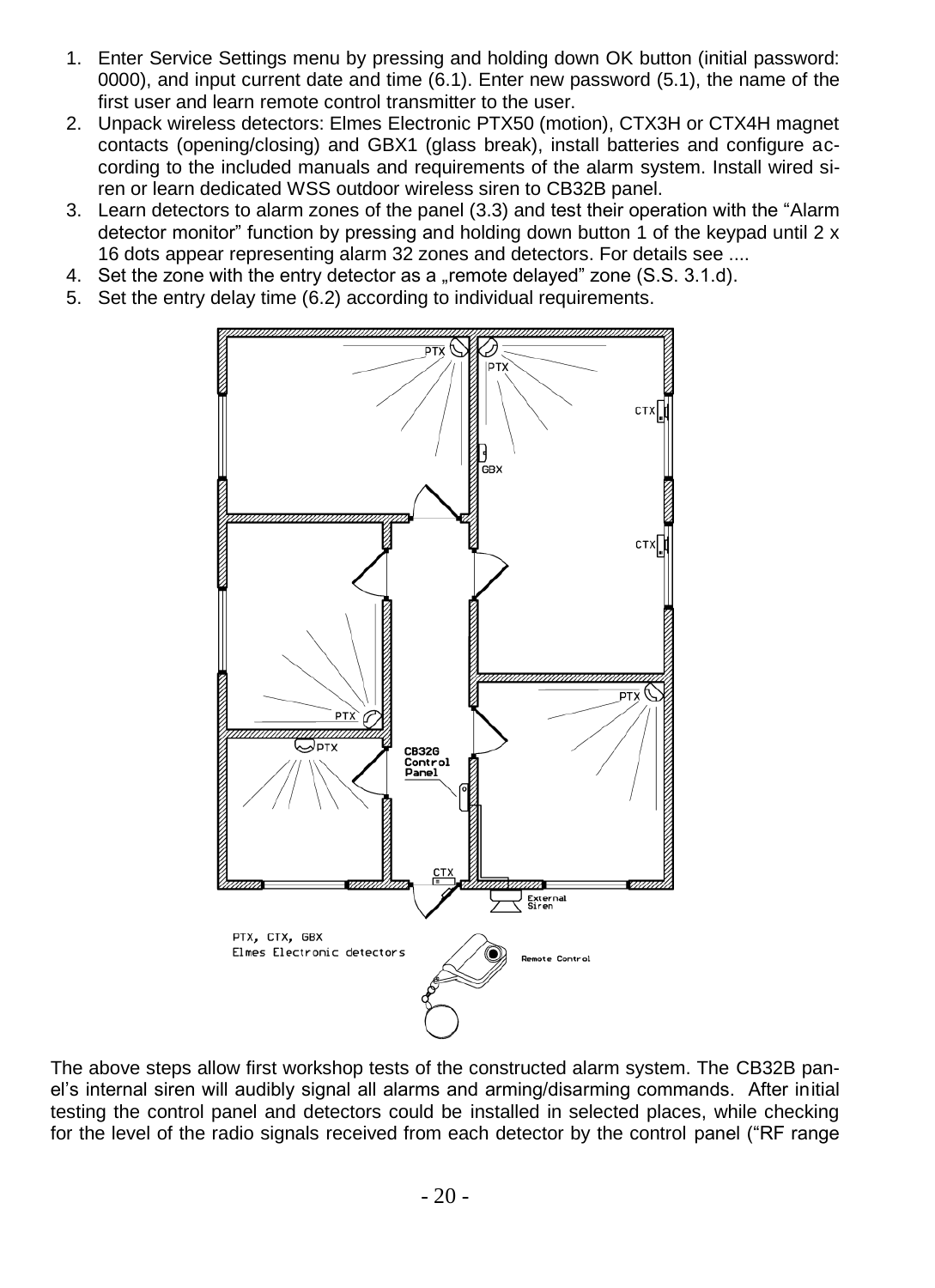test"- see 3.5 of S.S.). Other person help may be needed to activate detectors while the signal level readouts are watched and evaluated.

To enable the anti-sabotage protection against detaching the control panel from wall, the square piece of the backside plastic over the Tamper switch should be removed.

With the system installed and tested in basic configuration, other devices such as an outdoor siren/strobe device can be added. Also, some other functions of the CB32B panel such as anti-sabotage of the OUT1 output (8.4), disable signalling on the internal siren (8.5) or the RF link test between detectors and the control panel, can be defined and set. New users with names (section 5) can be added as well as names of alarm zones can be defined (in 3.2)

#### **WIRING DIAGRAMS**

In a sample installation in Fig. 2, an external wired siren, wireless detectors, wired detectors and buffered power pack (Z1) ensuring operation of the system at AC power failure are used. The power pack supplies power to control panel, external siren and wired detectors. The external siren should be connected to OUT1 alarm output. The OUT 2 output signals the armed/disarmed status while the OUT 3 – failure of 230VAC mains power.

#### **Figure 1. Basic power supply diagram of CB32B control panel.**

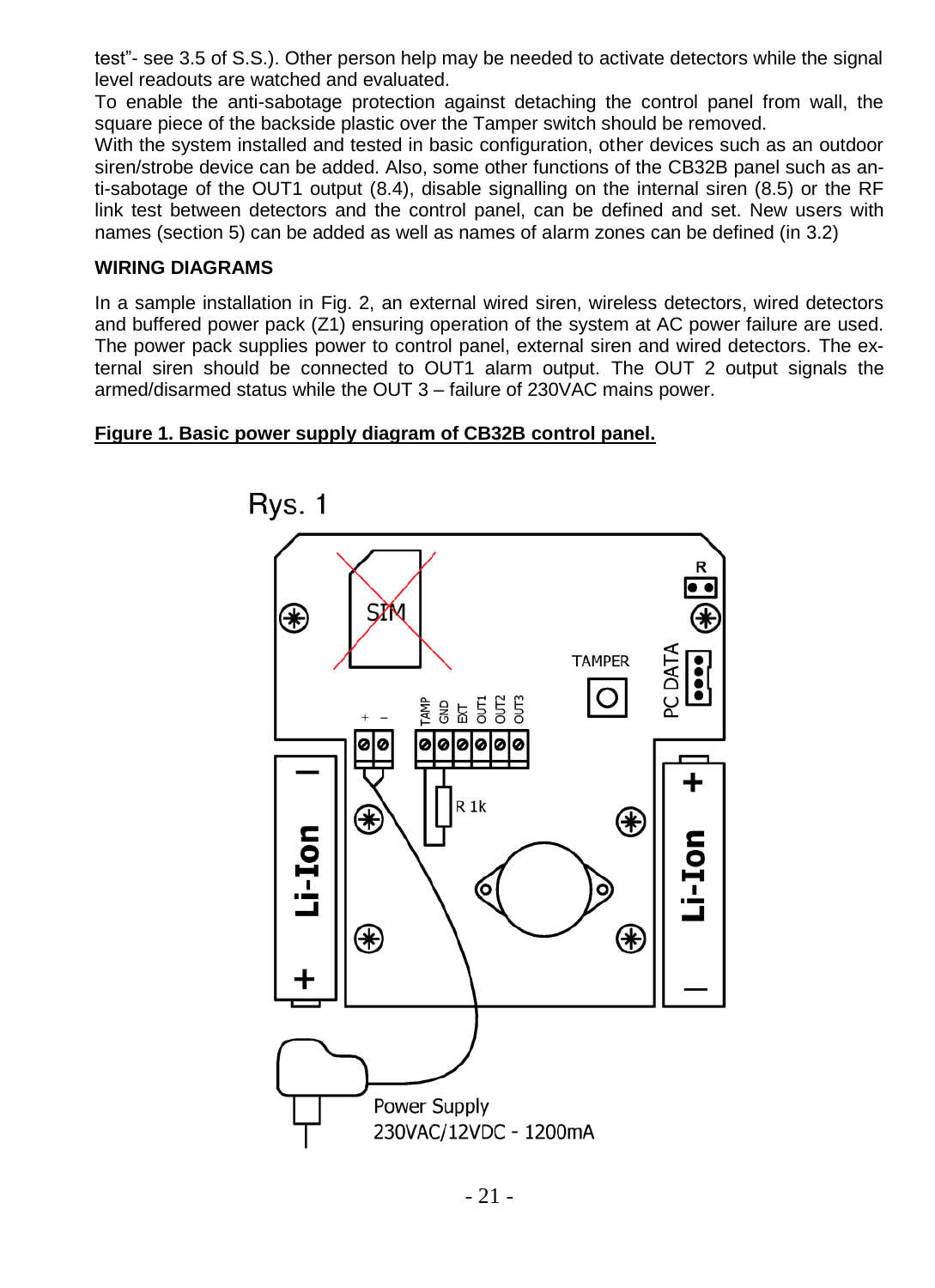Rys. 2



This product complies with the following standards:

- 1. EN-08390-14:1993 Alarm Systems General requirements.
- 2. EN-50130-5:2002 Alarm Systems Environmental requirements.
- 3. EN-300 220-3 V1.1.1 (2000-09) Electromagnetic Compatibility and Radio Spectrum Matters.

# GSM module: GSM 900 / DCS 1800, Registration No. G110306E,  $0.678$

# <span id="page-21-0"></span>**SPECIFICATION**

- superheterodyne receiver 433.92 MHz, sensitivity better than -102dBm,
- supports up to 32 Elmes Electronic wireless detectors defined as alarm zones,
- supports two wired detectors connected to inputs EXT and TEMP,
- supports up to 16 named users (inclusive of 4 administrators),
- integrated GSM phone module for SMS/CLIP control and notification,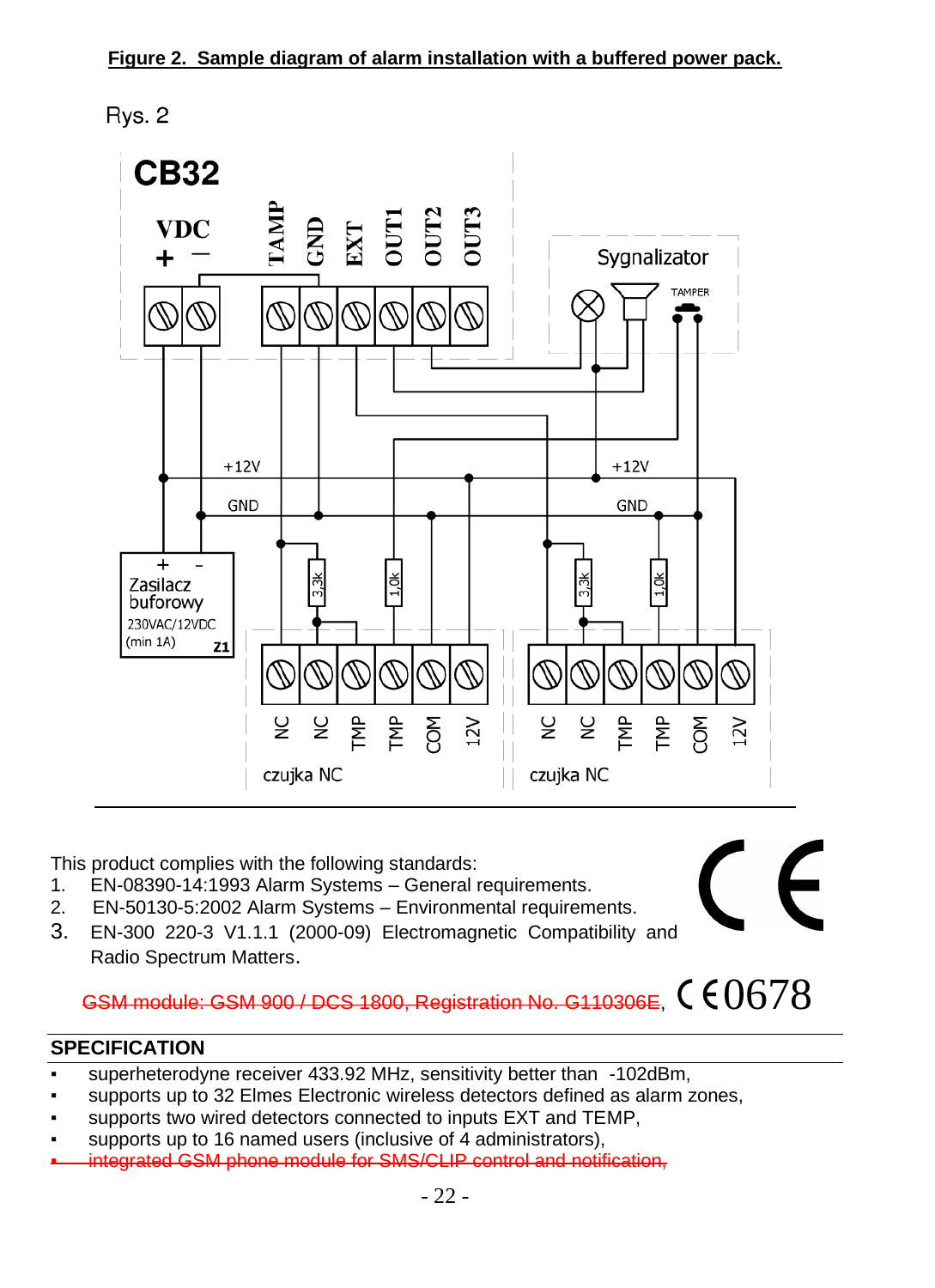- non-volatile EEPROM memory of last 256 events,
- polymer fuse protected outputs OUT1-3 with up to 1A current draw.
- internal siren/buzzer with alarm sound level 92dB (at 40cm distance),
- external AC/DC power pack with 9-20VDC and 1200mA rated output,
- backup power with two 3.7V Li-ION rechargeable batteries minimum 600mAh each.
- up to 24 hours autonomy operation with two 600mAh rechargeable batteries.
- external dimensions (without antenna): 110/122/32mm (width/height/thick),
- indoor use only with temperatures range from 0 to  $+40^{\circ}$ C.

**Manufacturer:** *Elmes Electronic, 54-611 Wroclaw, Poland, ul. Avicenny 2, phone +48717845961, fax+48717845963, e-mail: elmes@elmes.pl*

# <span id="page-22-0"></span>**MANUFACTURER'S LIMITED WARRANTY**

The manufacturer of this product warrants the original purchaser that for a period of 24 months as from the date of purchase, the product shall be free of defects in materials and workmanship in normal use. During the warranty period, the manufacturer shall, at its option, repair or replace any defective product upon return of the product to the manufacturer, at no charge for labour and materials. The defective product must be delivered to the point of purchase in a clean condition and at buyer's own expense, along with this guarantee with the date of purchase confirmed below, and a short description of the failure. The cost of dismantling and installing the device is covered by the user. The warranty does not cover batteries and damage arising from improper use or handling, unauthorized adjustments, alterations and repairs.



The use of WEEE symbol indicates that this product may not be treated as household waste. By ensuring this product is disposed of correctly you will protect the environment. For more detailed information about the recycling of this product, please contact your local authority, your household waste disposal service provider, shop or supplier where you purchased the product.